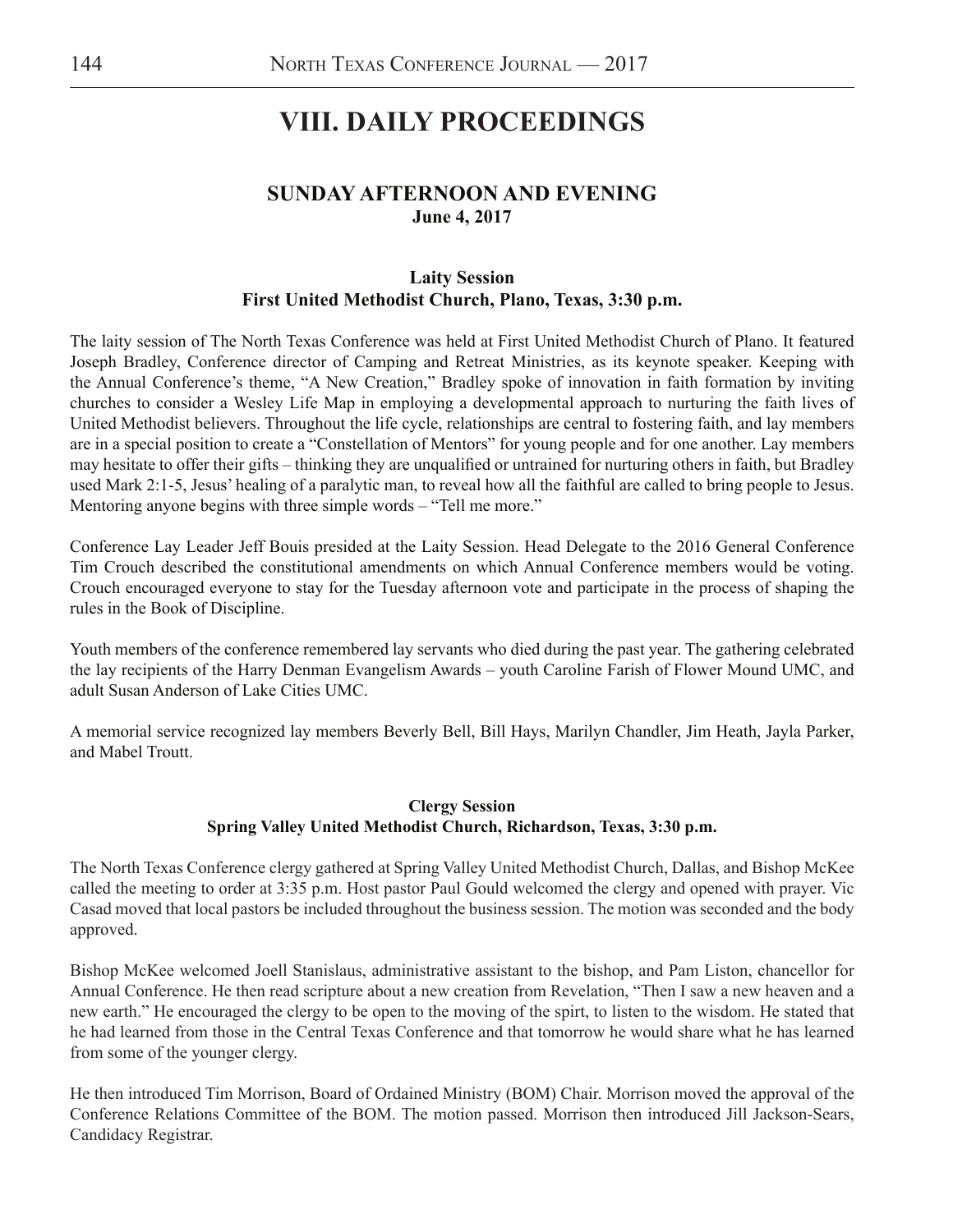Jackson-Sears called attention to question 19, the list of certified candidates, and asked that any corrections be submitted in writing. Jackson-Sears then introduced Marsha Middleton for the Local Pastors' Report. Middleton noted the list of those who have been licensed and appointed as local pastors – full time and part time. Clergy voted to approve those for whom licenses are approved including those not appointed. They then voted to approve those who will be appointed. Middleton called attention to students from other annual conferences serving as local pastors and enrolled in a school of theology listed by the University Senate. Bishop McKee gave a special word of appreciation to Middleton and to local pastors.

Larry George addressed question 24a and b, as well as questions 25a and b and 26, concerning those who have been appointed from other Annual Conferences or Methodist denominations and those who have been approved to serve from other Christian denominations. The body voted to approve. George then introduced Billy Echols-Richter, Chair of Preparation and Qualifications.

Echols-Richter read the name of Peter McNabb to be elected as an associate member. He then read the names of those recommended as Provisional Members, both deacons and elders. They came forward, faced the body, and each was voted on individually. They were all approved as provisional members, were received with a standing ovation, and Bishop McKee shook their hands.

Echols-Richter called attention to question 29, those being continued as provisional members, and question 30, those coming from other Christian denominations who have had their orders recognized.

Echols-Richter then read the names of those recommended to be elected as members in full connection, deacon. They came forward and Bishop McKee asked them the historic questions. Each was voted into conference membership and introduced to the body. All new members in full connection received an extended standing ovation.

The following persons were presented for election into full membership and ordination as deacon: Phil Thomas Dieke, Maria Dixon Hall, Benjamin David Hensley.

Echols-Richter then read the names of those recommended to be elected as members in full connection, elder. They came forward and Bishop McKee asked them the historic questions. Each was voted into conference membership and introduced to the body. All new members in full connection received an extended standing ovation.

The following persons were presented for election into full membership and ordination as elder: Richard Davis, Jonathan Lee Grace, Donald Haywood, Amy Spaur, Pamela Elaine White, Alex Jay Williams, and Jonathan Perry. Rachel Baughman was approved to transfer from deacon to elder.

Larry George addressed question 38 concerning those who had been received by transfer from other annual conferences of The United Methodist Church. One person, Sarah Roberts, transfered from the Central Texas Conference to the North Texas Conference. George addressed question 41 as well concerning those transferred out to other annual conferences.

Paul Gould addressed question 42 – 43. Bishop McKee called for a vote on question 44, those granted the status of honorable location-retired. The question passed. The body then voted on question 46b, approving the withdrawal from the ordained ministerial office of Julie Mielke Macpherson. The Bishop reminded the body that those who died during the year would be remembered later in the evening. He then called for a moment of silence and Paul Gould offered a prayer for those elders who died during the year.

Bishop McKee then recognized those provisional and ordained members who have received appointments in other Annual Conferences of the United Methodist Church while retaining their membership in the North Texas Annual Conference. Those are Judith Brandt, Gloria Fowler, Elizabeth LaBella-Foster, JoAnne Pounds, Troy Sims, Martha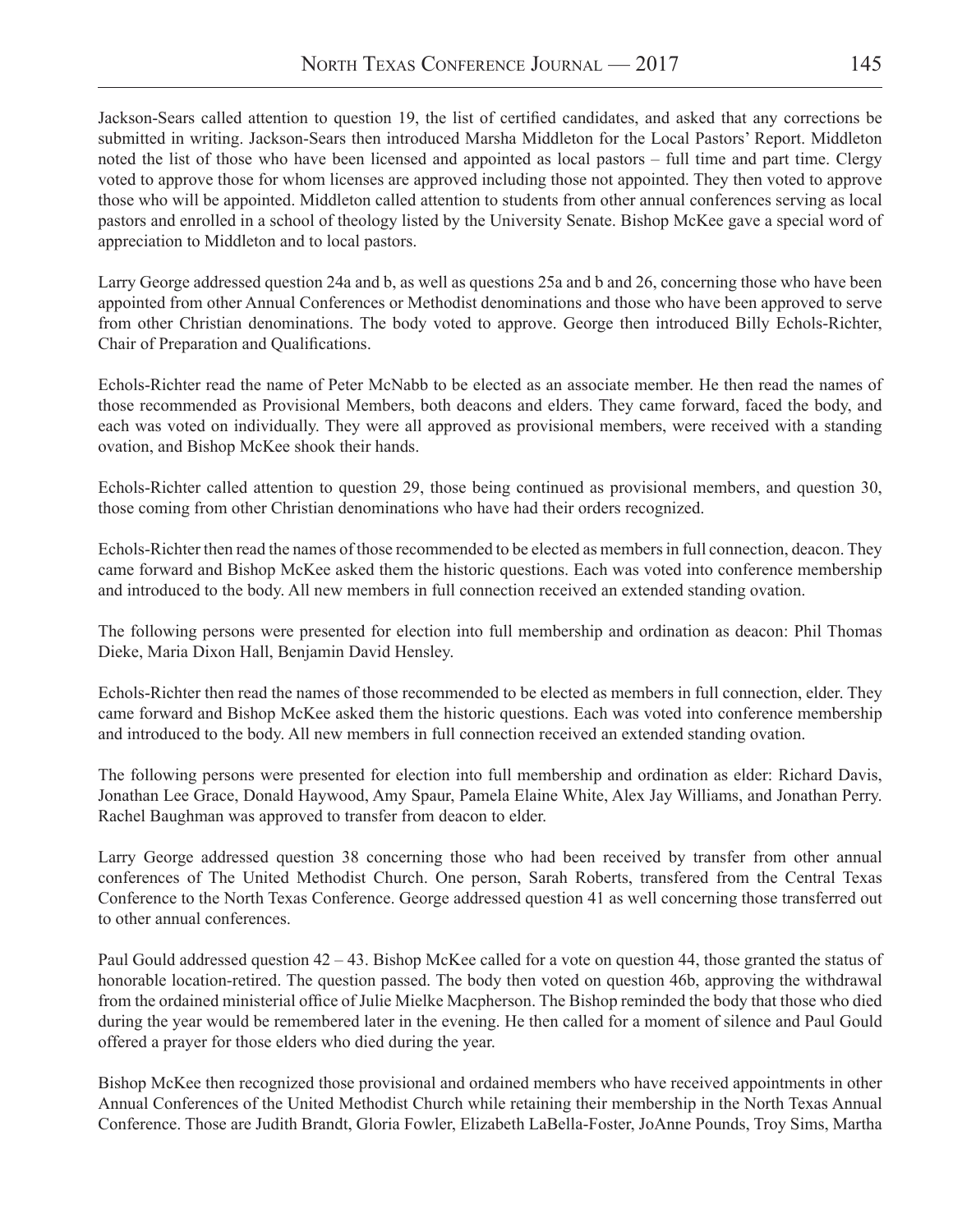Myre, Erika Fadel, and Marji Bishir Hill.

The body voted to approve those ordained members on personal, family, or medical leave.

The names of those retired elders, deacons, and local pastors were read. Their retirement was approved. They were invited to the front of the session where the Bishop shook their hands and they received a standing ovation. Those were Terry Jones, Paul McKay, William J. Bryan, Alice Gant Coder, Nancy DeStefano, Larry Wayne George, Paul Q. Goodrich, Sara Hardaway, Kenneth Hildebrand, Anna Hosemann-Butler, Barbara Weems Marcum, Michael Loy Nichols, James P. Ozier, Diane Presley, Larry D. Tinsley, Preston Weaver, David B. Weber, Claude P. Whittemore, Larry Gene Wisdom, Jerald Clay Womack, and Larry Davis.

Elizabeth Moseley presented questions 58-62 regarding specialized ministry and lay ministry.

Question 63 was presented by Tim Morrison regarding those who have been certified as lay ministers. Morrison then presented question 70 for a vote allowing Alan Hitt to return to active status from extended leave. The status was approved.

Morrison reported on those elders and deacons approved for less than full-time service. Morrison concluded his report, and the body approved the BOM report. Bishop McKee thanked all the members of the BOM. The clergy session concluded at 4:43 PM with a benediction from Bill Bryan.

The full reports of the divisions of the Board of Ordained Ministry are printed in this journal in Section XIII. AGENCY REPORTS under the heading, Center for Leadership Development.

#### **Worship Service First United Methodist Church, Richardson, Texas, 7:00 p.m.**

At opening worship, the music of the evening began with the Ubuntu Violins, a ministry of Grace UMC and Lakewood UMC. The combined choirs of First UMC Rockwall, Lake Highlands UMC, Tyler Street UMC, and Creekwood UMC, directed by Michael Crawford, Nicki Lyford, and Alan Clark provided the music throughout the remainder of the evening. A dramatic reading from Genesis 1 and Revelation 1 was accompanied by the combined choirs, a string quartet, and Clara Lindh, soloist.

Senior Pastor at First UMC Hurst, Philip Rhodes was the speaker for the evening. Rhodes' "Last Things First" was based on the dramatic scripture reading. He proclaimed that, when something stinks, you cannot cover it up. According to Rhodes, the little green paper trees infused with fragrance for automobiles were created because of the stench of spoiled milk in a milk truck. The creator of those trees wanted to cover up the smell, not remove it. Referencing Revelation 21, Rhodes observed that John's desire was to address a problem in the church rather than cover it up.

Rhodes went on to say that the question of the day is, "What do we do now that Jesus has not returned?" First and Second Timothy and Titus ask that same question. In fear, said Rhodes, we close our hearts and minds, all in the name of self-preservation. You can't cover it up. The people of the biblical era preferred to blend into the Roman culture to survive but self-preservation is a sin that cannot be covered up. It must be removed. Church members live in fear because they fear change, but Christianity was never a movement grounded in self-preservation, rather in self-sacrifice. John's vision of a new heaven and a new earth became the "burden" for the church. Rhodes challenged the congregation to look around; vision is always birthed through burden. Our burden cannot be self-preservation.

Rhodes noted that Project Transformation grew out of "burden." The founders of Project Transformation got a "burden" for college students, for children in underserved areas, and for churches to deepen their connection to the community around them.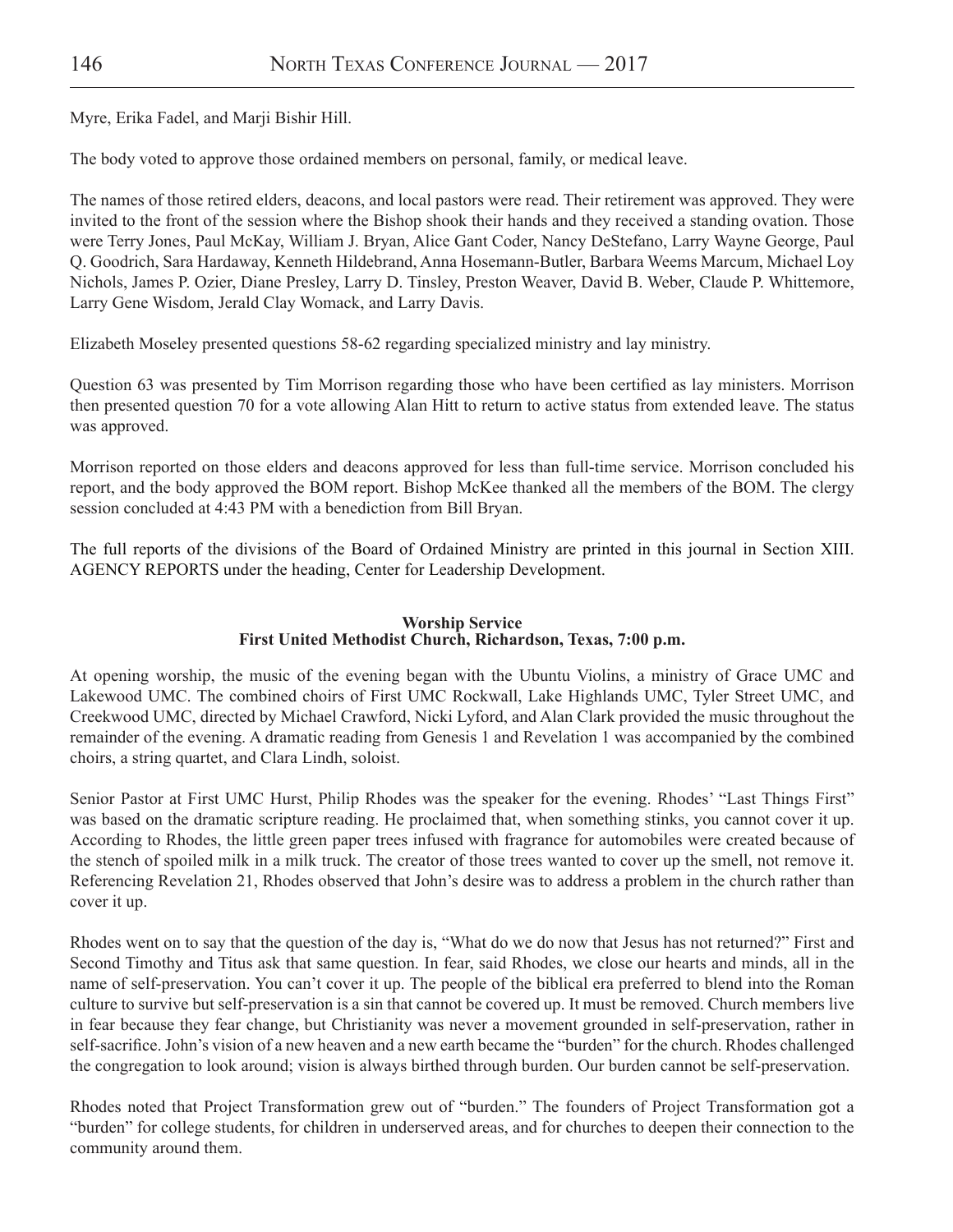Rhodes counseled the congregation to take note and remember that the home of God is among mortals.

Larry George led the congregation in the Litany of the Saints, remembering those who have been influential in so many lives. George recalled all the saints whose lives were being remembered and the love of the life of service to others they had lived. He ended by quoting Brian Andreas, saying that "Anyone can slay a dragon, but try waking up every morning and loving the world again. That takes a real hero." Those kinds of heroes were remembered during the worship service.

George gave thanks for those departed companions in faith who dedicated themselves to the ordained and lay ministries of the church, believing that God had called them to be real heroes.

George invited people to stand in grateful memory of each one who had particularly touched their life. The names of the 15 North Texas Conference clergy and clergy spouses who died in the last year appeared on screens during a time of remembrance, while the string quartet played String Quartet #12 in F Major, Movement #2 by Antonin Dvoark. Those remembered included elders Ralph Edward Burke, Wallace Edwin Chappell, James A. Gwaltney, Joseph R. Hale, John T. Lancaster, Merwin K. Turner, and clergy spouses Lawrean Isaacks Chappell, Faye Katheryn Day, Dorothy Elliott, Faith Gatlin, Mary R. Houseman, Janet Mayo, Sandra McNabb, Stella Ruth Mooring, and Marnell Upchurch.

At the end of the service, more than 100 young adults were commissioned as interns at local churches, Bridgeport Camp and Conference Center, Connect to the Kingdom, GO Camp, Lydia Patterson Institute, Project Transformation, and QuadW. The offering for the evening went to support Project Transformation and the Camping Ministry of the North Texas Annual Conference.

A reception followed the service hosted by Bishop and Mrs. McKee honoring Rev. Philip and Lynne Rhodes and the families of those remembered in the service.

# **MONDAY MORNING BUSINESS SESSION June 5, 2017**

#### **Organization of the Conference**

Clayton Oliphint welcomed everyone to First UMC, Richardson.

Conference Secretary Judith Reedy then organized the conference. Reedy moved that the bar of the conference be established as the chancel area and the entire floor of the sanctuary, and that the balcony be established as the visitors' section. The motion was approved. Reedy moved the election of persons to serve the 2017 business sessions as assistant secretaries: Kenny Dickson, Adam White, and Marsha Middleton; and as head teller, Dretha Burris, and the teller group as appointed by each of the district superintendents. They were elected.

Reedy moved the approval of Legislative Item #1 **[LA 1]** in the conference workbook for the equalization of clergy and lay members. The motion was approved.

Bishop McKee then called on Larry George to introduce the consent calendar. George explained that the consent agenda would facilitate the business of the Annual Conference and that if any items needed floor debate, a written request signed by five voting members of the Annual Conference must be presented to the Conference Secretary within twenty-four hours.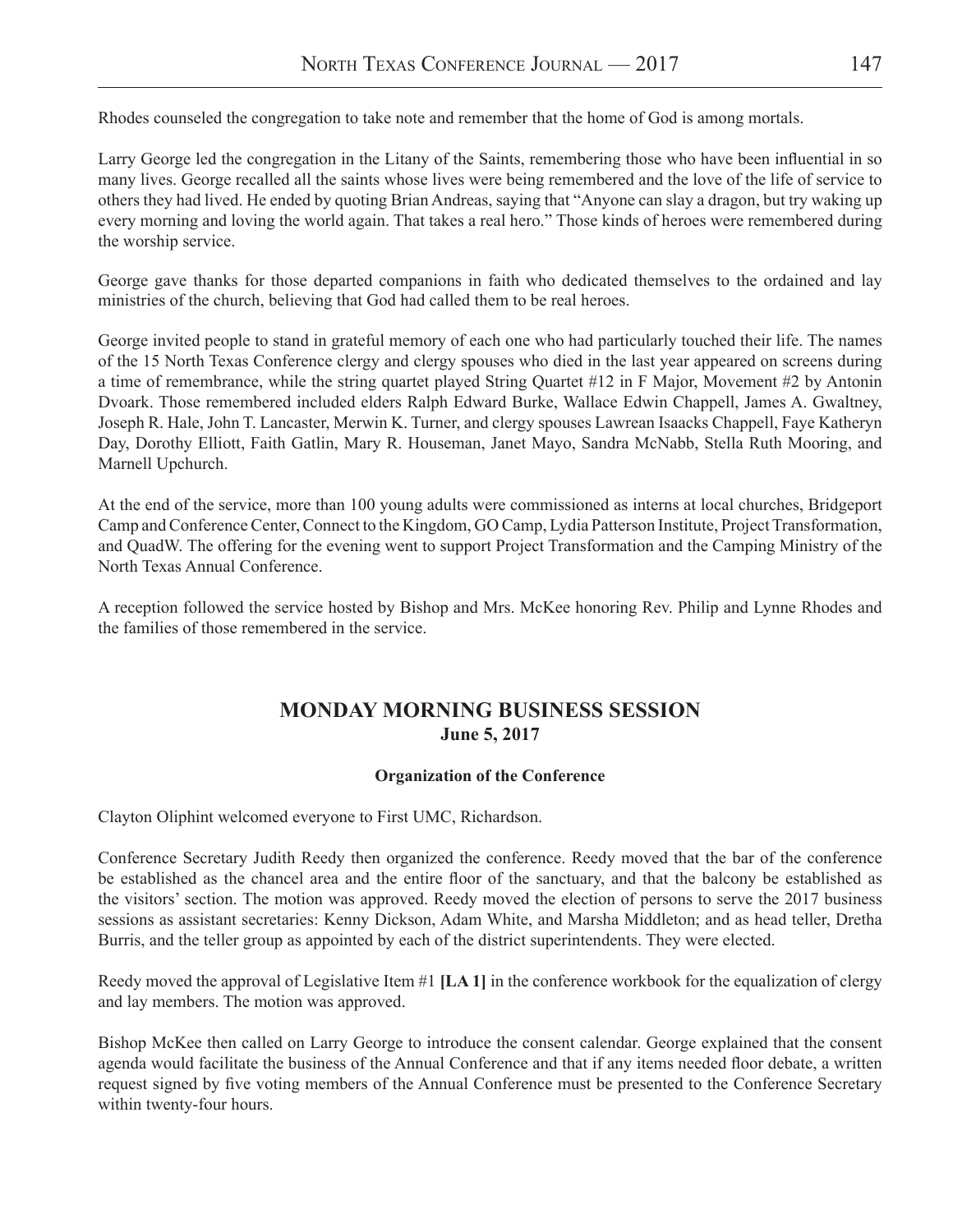### **Standing Rules**

Anne Todd introduced Legislative Items #2-3.

Legislative Item #2 **[LA 2]** addressed a proposed change from the Conference Nominating Committee to provide additional conference-wide representation to the Committee, as well as selecting the Chair from at-large within the conference to provide the most effective leadership. The change proposed that the Conference Nominating Committee be comprised of the Assistant to the Bishop who shall serve as Chair, the Conference Lay Leader who shall serve as Vice-Chair, the Conference Lay Leader elect, the District Superintendents, and one at-large lay member from each district.

Legislative Item #3 **[LA 3]** proposed a request from the Conference Nominating Committee to remove the Courtesy and Resolutions Committee from the Standing Rules. The tasks have been absorbed by the Annual Conference Planning Team.

The Standing Rules' changes were approved.

Diana Masters offered a prayer.

### **Episcopal Address**

In his Episcopal Address, Bishop McKee recalled being a part of First United Methodist Church, Van Alstyne's 100th anniversary celebration. There he learned that there would be 300 children in VBS and 100 on the summer mission trip. Their church was serving not only as a congregation but as a way to tell the story for others in the community. Encouraging the North Texas Conference to move beyond traditional frameworks in dealing with the complexity of our lives, Bishop McKee recalled the Wesleyan idea that innovation and authenticity go hand in hand. He encouraged all to move with strategic passion and purpose toward cultural intelligence.

Illustrating what cultural intelligence regarding refugees looks likes, Bishop McKee told the story of his mother and stepfather's sponsoring and caring for a Vietnamese family. The next child was given his stepfather's last name as a first name, and his mother is treated like royalty on every special occasion. "The riches that fall to us, because of our own personal journey with refugees, are rich."

"We are about creating new things. We must move from death to resurrection. How do we move from what has been to what can be? Take the chances." Bishop McKee then cited two examples in the North Texas Conference of innovation. The first was White Rock UMC in Dallas. Confessing that years ago, he doubted that young adult pastor Mitchell Boone could revitalize the dying church. He recalled cabinet members urging him to take a chance. This year, Bishop McKee gave Boone a hug and apologized for doubting it could be done. Boone confessed that he had had many sleepless nights of doubt himself.

In 2016, White Rock opened a 14,000 square foot unused basement to businesses in need as an incubator called "The Mix." The church then transformed a back parking lot into a community garden and location for Tai Chi classes.

The second example was Christ UMC in Plano where, for the past 13 years, a "House on the Corner" has been constructed on the corner of their parking lot. The House on the Corner is given to a low-income family when it is finished. The bishop told of a young man whose family received the first house. He had recently graduated from high school and was supported and mentored by members of Christ UMC through most of his life.

"Take bold risks," Bishop McKee urged. "Some will fail, but some will produce fruit." God wants us to meet people who are very different from whom we are. Yes, the work of transformation is hard work, admitted Bishop McKee,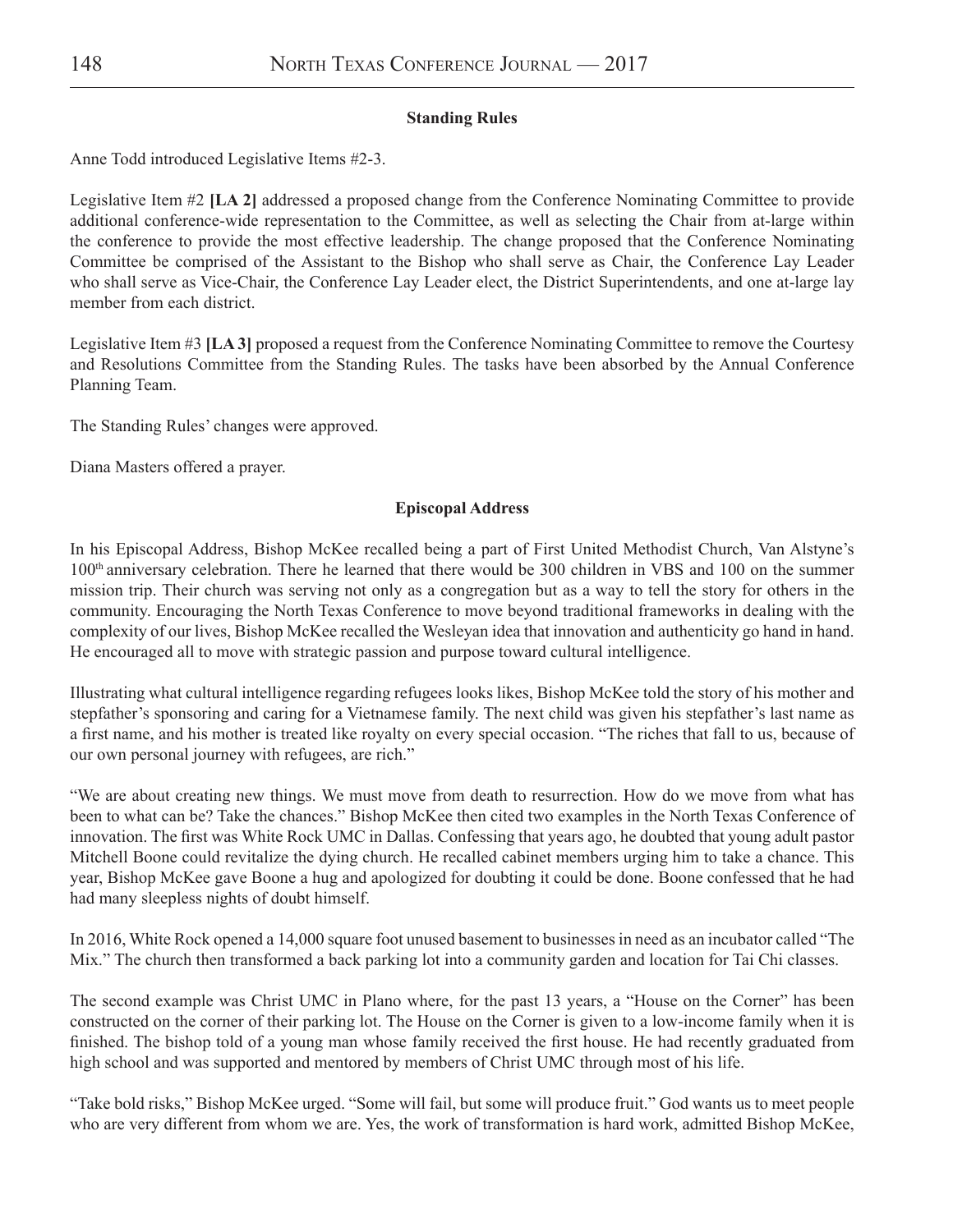but "we can do this."

#### **Renewal of Baptism**

Following a litany of baptismal renewal, Deandre Johnson, worship and music leader for the Annual Conference 2017, sang "I Went Down to the River to Pray." All were invited to come forward to a station where newly commissioned deacons and elders attended, touch the water and renew their baptism. The service ended with "Take Me to the Waters," the congregation singing along with Johnson.

#### **Episcopacy Committee**

Clayton Oliphint was joined on the platform by other committee members of the Episcopacy Committee to make their report. Oliphint reported that the Jurisdictional Episcopacy Committee, in their wisdom, appointed Bishop Michael McKee for another quadrennium as Bishop of the North Texas Conference. Oliphint noted Joan McKee's particular involvement with Project Transformation. The Episcopacy Committee presented a gift in their honor to Project Transformation and something extra so that they could travel to see their grandsons. Oliphint introduced Joan McKee to the conference, and McKee was greeted with applause. She thanked the conference and recalled a sea of green at last night's worship service, representing racial, gender, and economic diversity. This summer they are serving the community. After the summer, those interns will go out and serve the world. The conference applauded them for their service.

Bishop McKee welcomed former Bishop Eugenio Poma from Bolivia. He was received and welcomed with applause. He then welcomed Bishop William Oden, Bishop of the North Texas Conference from 1996-2004. Bishop Oden greeted the conference, reminding them that John Wesley was a bookseller bringing his books to meetings and conferences. Bishop Oden informed the gathering that he and Marilyn would be leaving for a cruise to celebrate their 60th wedding anniversary but that he would be available until noon to sign his latest book and that the book would still be available at the book table of Mary Brooke Casad and Clayton Oliphint.

### **Board of Ordained Ministry**

Tim Morrison, chair of the Board of Ordained Ministry (BOM), presented the Board's report. The BOM joined him, and he thanked them. He asked anyone who had served or was serving on DCOM to stand and be thanked. He then called on Marsha Middleton, Director of Local Pastors' Education.

Middleton invited all those who had completed licensing school in 2017 to come forward and be recognized. Those were: Jeff Cullen, Ryan Elms, Ashley Harmon, Lonny Hawkins, Sandra Heard, Norman Madawo, Nicholas McCrae, Griselda Montalban, Janita Phillips, Grady Edwin Price, Carlos Ramirez, and Jesse Sanchez.

Middleton then recognized five Course of Study graduates: Alvin Easterling, Paul Meyenberg, Louella Williams, Robert Williams, and Bill Lewis. She then called on all who had ever finished Course of Study to stand.

Middleton then introduced Billy Echols-Richter, chair of Preparation and Qualifications. Echols-Richter presented the associate member Peter McNabb and then ten provisional deacons: Kay Ash, Michael Flynn, Tamara Gallaway, Margaret Jenkins, Pavielle Jenkins, Evan Jones, Kathy Nations, Allison Shulman, Cathy Sweeney, and Emma Cook Williams; and ten provisional elders: Roy Atwood, George Battle III, Charles Church, James Decker, Richard Harrison IV, Allison Jean, Stephen Lohoefer, Christopher O'Riley, David Rangel, Christopher Rickwartz, Courtney Schultz, and Taylor Smith.

They were welcomed by the body.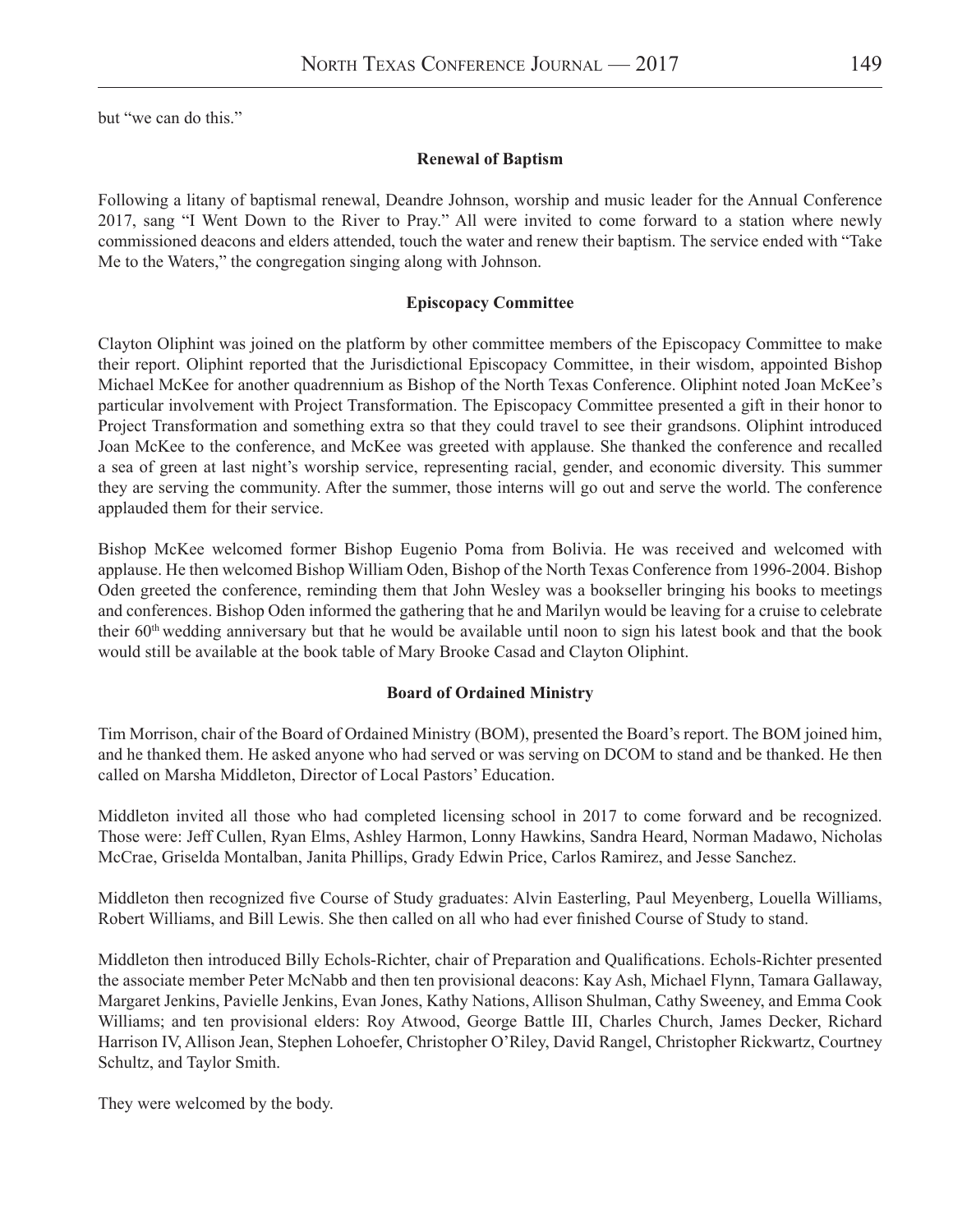Billy Echols-Richter then presented Martha Valencia, ordained clergy, coming from another Christian denomination, having her orders recognized as Provisional Elder.

Those elected as members in full connection deacons were Phil Thomas Dieke, Maria Dixon Hall, Benjamin David Hensley and as elders were Richard Davis, Jonathan Lee Grace, Donald Haywood, Amy Spaur, Pamela Elaine White, Alex Jay Williams, and Jonathan Perry. Rachel Baughman was presented as transferring from deacon's orders to elder's orders. They received a standing ovation.

Conference Relations Chair Paul Gould presented those who were retiring in 2017. They were: William J. Bryan, Alice Gant Coder, Nancy DeStefano, Larry Wayne George, Paul Q. Goodrich, Sara Hardaway, Kenneth Hildebrand, Anna Hosemann-Butler, Barbara Weems Marcum, Michael Loy Nichols, James P. Ozier, Diane Presley, Larry D. Tinsley, Preston Weaver, David B. Weber, Claude P. Whittemore, Larry Gene Wisdom, Jerald Clay Womack, and local pastor Larry Davis. The Conference expressed their gratitude. The bishop prayed for the six hundred years plus of ministry. He then invited retiring deacons Terry Jones and Paul McKay to come forward for a prayer.

Bishop McKee introduced Matt Tuggle and Blair Thompson-White to explain the new Residency program. Thompson-White said that they gathered best practices of other residency programs. One key distinction among them was the distinction between horizontal and vertical learning. Vertical learning is better. Their program has three key components: a retreat during which they explore family systems, a preaching mentor for every resident, and peer meetings during which they discuss verbatims and sermons. The residency program is a culture of asking for and receiving help. It is a work in progress.

Morrison moved that the BOM report be adopted. It was adopted by a show of hands.

Bishop McKee then introduced and thanked Tom Locke with Texas Methodist Foundation and Craig Hill, Dean of Perkins School of Theology.

# **Retiree Video**

**Preston Weaver** was a latecomer to the ministry and so the Lord has used him to bring comfort to the poor and to serve cross-cultural appointments where he had a vision that all of God's people come together. He has often been reminded of Pentecost where all God's people came together and spoke many languages. His hope rests in this vision.

God has been creating in the church, transforming lives, especially in a young man addicted to drugs, now celebrating 12 years clean. Only God can make that happen. Weaver does not plan to retire. He will serve part time, as interim pastor or otherwise, helping in many ways. He will be serving until the day he dies.

**Alice Coder** has always seen the ministry in mission. Being ordained has given her the opportunity to be part of Kairos Outside and Family Promise. She has been privileged to spend time with these families.

One of the many ways that God is creating in the church is in the efforts toward mental illness. First UMC Plano began Wellspring ministry to those with mental illness in 2009. Coder just finished reading *Hillbilly Elegy* by J.D. Vance. Various people in his life enabled him to break through the barriers of poverty and dysfunction. God is calling Coder to join all those already engaged in the One + One ministry or Project Transformation or another mentoring opportunity. Jesus is surely bringing about his kingdom through these and all who serve them. May God continue to create a path.

**Paul Goodrich** said that after graduating from seminary, he thought he knew everything. After receiving his first appointment as senior pastor at Mabank, it took him just 48 hours to discover differently. He counseled new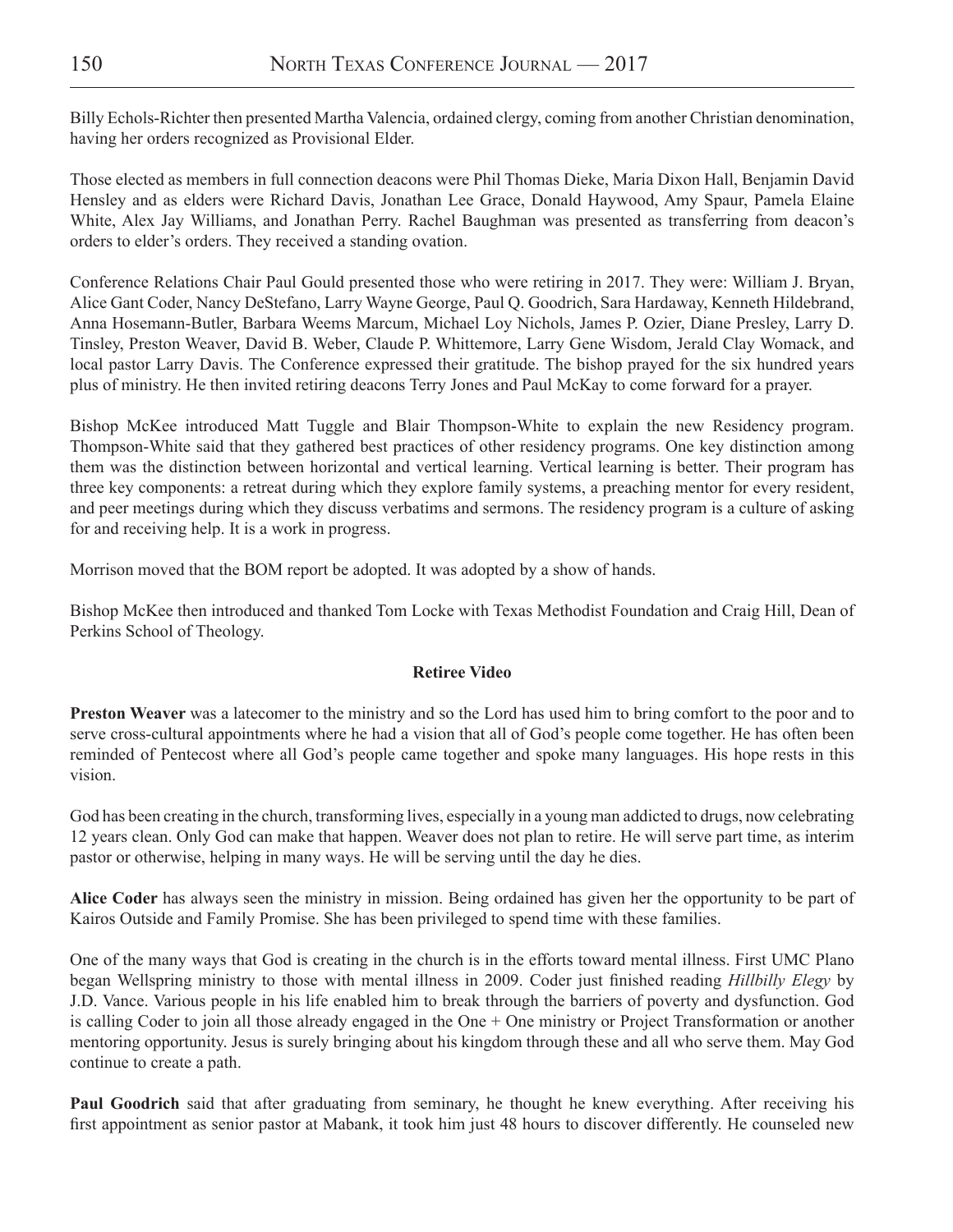ordinands to watch, listen and learn from the lay people.

Goodrich has experienced God's creating in the mission work of the church in steering our focus to others rather than ourselves. Just as Goodrich began his ministry, when he did not know what God was going to do with him, he still trusted God. He kept one eye on the Bishop but he trusted God. He has no idea no what God will do with him, but he trusts God.

**David Weber** admitted that after about six months of phone calls to Bill Crouch, he asked if Crouch had a church that he could serve. Crouch said yes, that it was a church of misfits and he would fit right in. During his eight years serving there, the church became Cornerstone and underwent rapid demographic and cultural changes. It was both frustrating and fascinating and God was in that process as God is in us.

All the cultural changes that technology has made possible are still being discovered. We can be afraid of it or we can allow ourselves to hope. We have no excuse anymore for not knowing about refugees in Sudan. To follow Jesus, we must follow him right up to the edge of the abyss. There are new questions about God. Hallelujah!

Weber and his wife will be leaving Texas after 38 years, going where there are mountains and oceans close to two grandsons. He will hike among the Douglas firs and continue prison ministry in Portland and Washington and be a bit closer to two more grandsons in Australia. He has never been able to sit still. He is now called a different way to serve. Next spring he will walk the Camino de Santiago in Spain and at 80, he will get a six-pack of Cuban Coronas. He hopes God will be happy.

**Gene Wisdom** explained that God has been creating in him always, from his very first appointment where he was determined to keep the parishioner who sat three rows back in front of the pulpit and slept through his sermon every Sunday. It took him a year, but he did it.

God has been creating a new ministry through the intern program at Perkins with Gene as a mentor for the last 25 years. God has also been shaping Wisdom and his teammates for 25 years as they golf together. Wisdom's first priority is to play golf more than once a week and to spend time with his grandson, but he is not giving up on ministry.

**Anna Hosemann-Butler** spoke proclaiming that God is always creating in the people of God. It is the people of God who show her again and again that God is creating. She has served four churches in over 20 years, and God has never failed.

God shapes us, especially through colleagues, significantly for her through the women clergy who have been there for her in times of need. The new generation of women is a generation of smart, dedicated, and strong women clergy. Just turn them loose. The Holy Spirit is working.

Hosemann-Butler is just changing the projection of her call to conflict resolution for which she has had all kinds of training over the last 10 years. She is called to be a peacemaker, knowing that the biblical witness means some tables get turned over during the process.

**Jim Ozier** admitted that God had to start with raw material. Fifty-one years ago, when he was a junior in high school, he served his first church. He then served in rural churches. After coming to seminary, his eyes were opened to poverty as he served with John Thornburg in the East Dallas Cooperative. He then moved to Trietsch UMC, an affluent church, and served there for 18 years before coming to the Conference Ministry Center to become a bureaucrat and help start new churches.

God is creating anew. The church is trying to create community. When Ozier wants to be reminded of that, he goes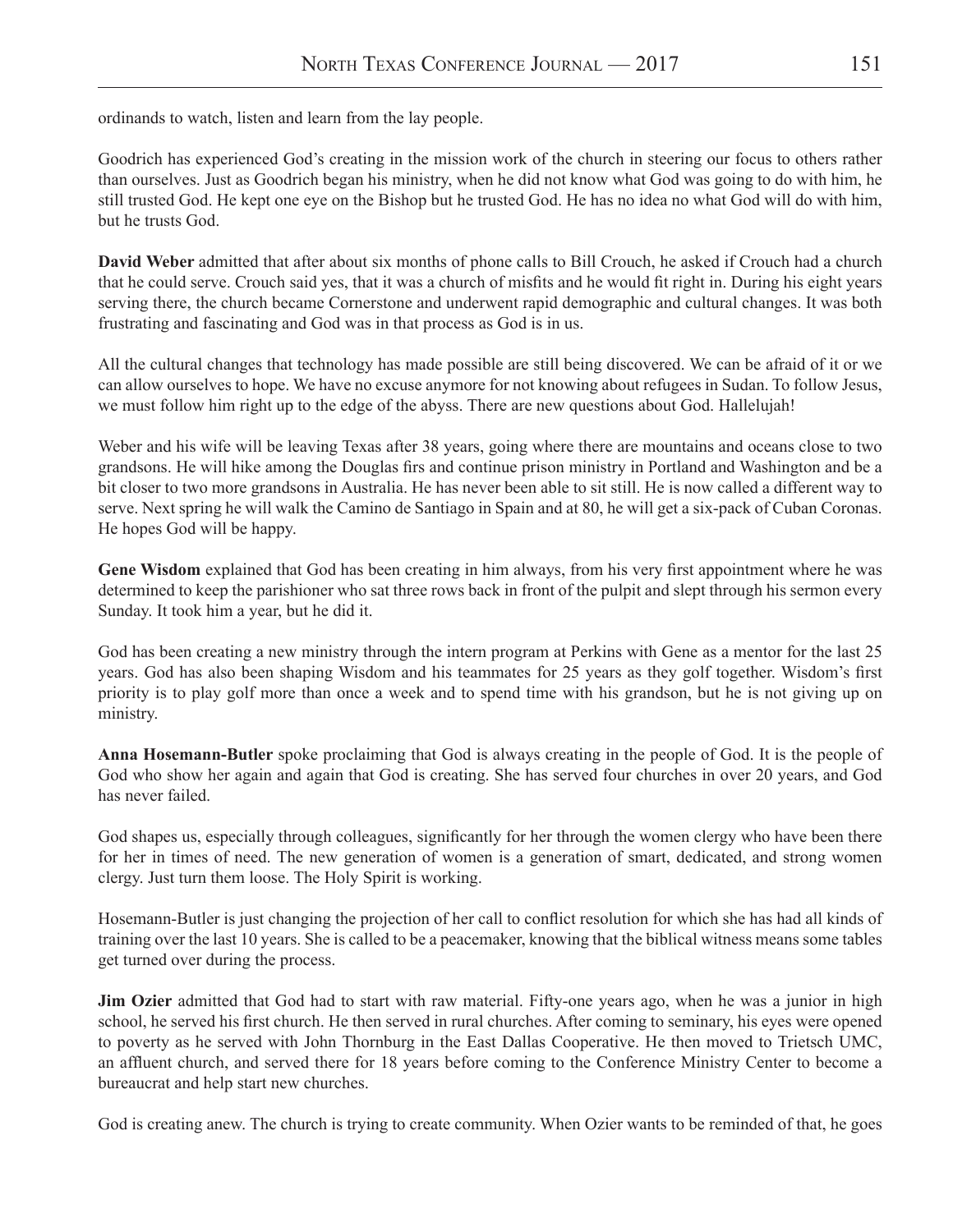over to Union Coffee Shop and has a cup of coffee. He hopes that God will create in him a better husband, father, grandfather, friend. He will stay involved in the consulting business around the country. He has no fears about the North Texas Conference, especially with his successor Owen Ross. He has only deep gratitude for all who have been Christ to him.

**Larry Davis** gave thanks that God was creating before he was born by sending H. Grady May in 1916 to College Mound UMC. It was May's grandson who would later invite Davis to College Mound Church as a youth. Later it was Dr. Gordon Casad who put Davis back on track serving as a licensed local pastor. Twenty-nine years after that, Davis is retiring, having served as pastor of College Mound UMC.

God is continuing to create through local pastors thanks to Susannah Wesley who recognized the need for local pastors. Retiring does not mean that he will not continue to serve. Broken though he is, worn out and tired, he believes that God will continue to use him. It is all mystery.

**Larry George s**hared that it is a very odd thing to find oneself at the crossroads of active ministry and retirement. He takes joy in the diversity of settings where ministry has called him, in the unique challenges, and his family, lovingly accompanying him on this journey. He can only praise God that he has been able to love others in God's name by doing justice, loving kindness and walking humbly.

A fundamental way that God is creating in the church is continuing to call the church to be more about authenticity than answer, more about love than legality, more about acceptance than exclusion. Quoting Mary Oliver, George said, "The world I live in and believe in is wider than that and anyway, what's wrong with maybe? Only if there are angels in your head, will you actually see them."

He feels gratitude to God's will and is paying attention to how God is calling him. As long as we have life and death, God is not finished. He approaches retirement with the idea that God is waiting to astonish him, whether it is through travel, or being present as grandchildren discover stages of life, or sitting in his backyard with a cup of coffee and a book. Whatever is the assignment for the day, God is always there. He concluded with another Mary Oliver poem entitled *A Voice From I Don't Know Where. "*It seems you love this world very much. Yes, yes I do. And you don't mind living with those hard questions, the ones no one can answer. Actually, they are the most interesting…..It must surely then be very happy down in your heart. Yes, yes it is."

**Diane Presley** learned several things while serving. She learned that whenever there is an unexpected tragedy, just wait, because something wonderful is about to happen. God is going to do the most amazing transformation.

Her whole ministry has involved God's doing amazing things. She started out as an urban missionary. Her ministry has been about building bridges with different people, different languages, and different backgrounds, to bring those people together. They have so much in common. Ministry emerges out of relationships and that is what her ministry has been.

Presley cannot imagine that God's not creating anew in all lives. God pushes us to the precipice if we are ready to go. When we are out there, we must let go and tap dance on that precipice.

**Bill Bryan** has discovered that God used some very lonely decision points. He found that if he took the worlddenying path, God would meet him around the corner and lead. One of the biggest "yeses" occurred in 1983 because of his reading Luke's gospel and Sojourners' periodical. He asked for an inner-city church. It was a big change. He has been trying to answer the question, "What is your theology of ministry?" He is a storyteller, not so much his own life, but that of the laity. His theological study has helped him polish and tie their stories to the old, old story.

God has been in ministry based on mission rather than security. The East Dallas Cooperative was churches working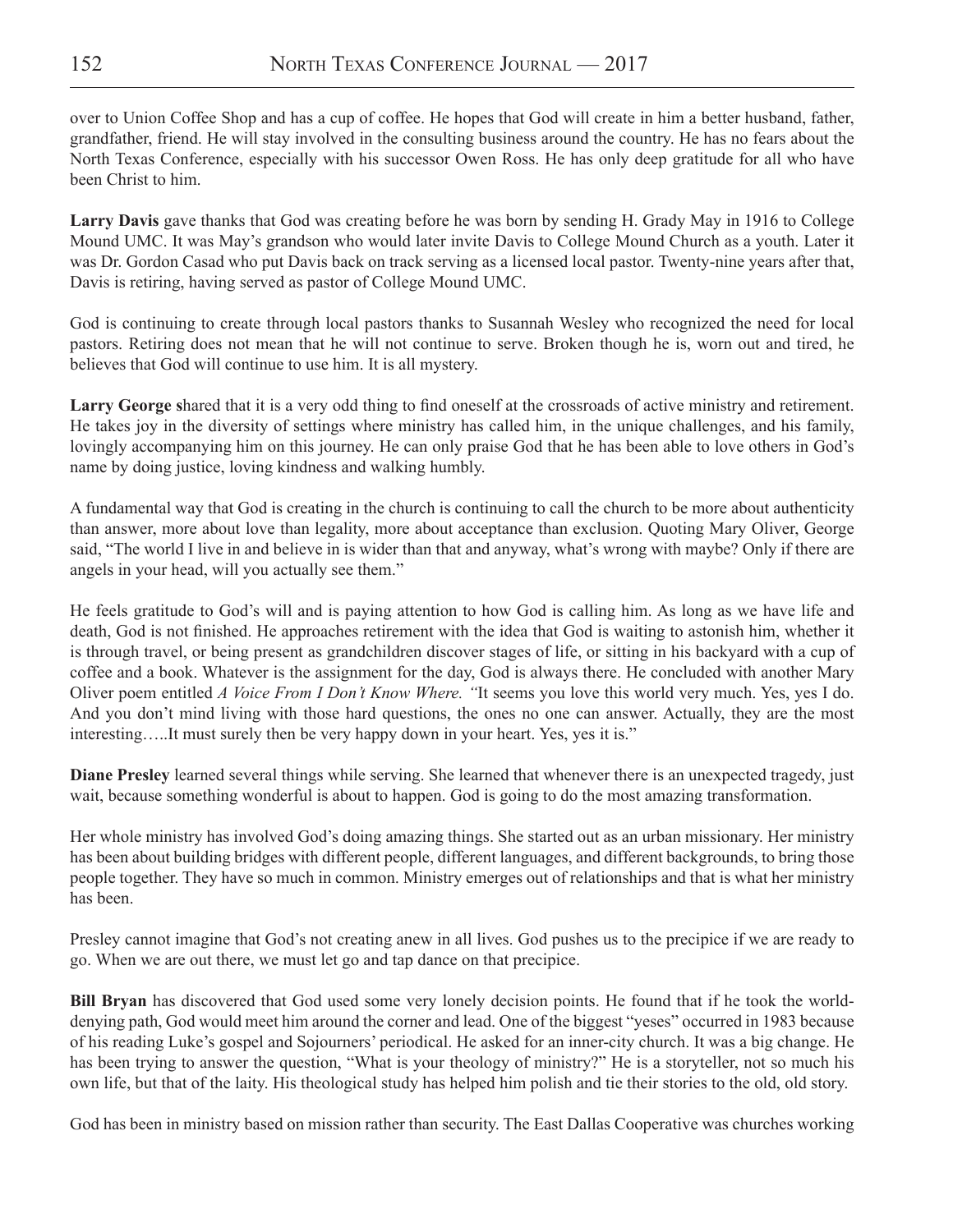together, devoted to serving human need and renewing congregations. Bryan saw God working in cooperation rather than individual churches. He sees God in our anti-racism.

Bryan is learning how to tell the story of his cancer and death both to himself and to the community. God will continue to use him, as he teaches Sunday School and rides bikes, and journeys with his lovely wife Corinne and family. After twelve years in the inner city, he knows what the kingdom of God is. This last decade he has been working on what the Holy Spirit is. Now, he will ponder what resurrection is and what does it mean to spend eternity with God. He might even have time to listen.

**Mike Nichols** spoke about his journey of self-discovery. Some of the self-discovery has been through introspection, some with others. He has grown in his relationship with God, growing into a new creation.

When people actually do the work of God and go where the church identifies as most vulnerable, that is a part of God's new creation. God is not finished with him yet. He continues to look toward discovery.

**Clay Womack** reflected on the prayer of confession. When used in more positive language, it lets us love and do God's will; it lets us respond to the cry of the needy. He has found himself becoming more and more a builder of bridges and less and less an erector of walls.

Womack had thought this was a difficult question to answer but realized that it was not. God has been bringing in and shaping, calling the right kind of leadership, creating more and more of a welcoming community.

A mix of things will challenge him. All his life has been a journey to discovery. He has a heart for the poor and will continue to be in ministry with the poor in Garland. It will be a challenge but he is looking forward to it and to getting to know the poor. He wants to spend time giving back to creation, in terms of the environment in the state of Texas, returning to the deep Biblical theme of the stewardship of creation.

The retirees received a standing ovation.

# **"The End Is Our Beginning" – Keynote Address Greg Jones**

Bishop McKee introduced Greg Jones, noting that Jones' presentations at a learning meeting of the active bishops was about pushing social innovation – the way the church could be. It was biblically rounded and engaging. He encouraged the body to read Jones' biography in the Annual Conference program and learn more about him.

Jones' first address was "The End is Our Beginning." He drew an analogy to the United Methodist Church from the early days of coast-to-coast commercial plane travel when the pilot, who had descended into fog over the Rockies, told his passengers he had some bad news – they were lost – and some good news – they were two hours ahead of schedule. Jones equated this to today's church. Methodists are lost as they turn inward in a time of rapid change and fight with each other over issues of the day. He quoted from Yuval Levin's book *The Fractured Republic* about Western culture, noting that it is applicable to the denomination. It is not just that we have disagreements, rather we have two sides. In fact, we have a fracturing that is causing multiple forms of division.

Methodists are lost as they turn inward in a time of rapid change and fight each other over issues of the day. Churches and institutions trot out new strategies and leaders to reclaim ground, attempting to "fix it" rather than getting clear about where we are headed and why.

Jones referenced the book of Numbers, more accurately called "In the Wilderness," to describe the Israelites' struggles. Their generic whining about annoyances turned into complaining about the basics, then about leadership. Some of them began to want to turn back to Egypt in spite of facing suffering, slavery and oppression. Similarly,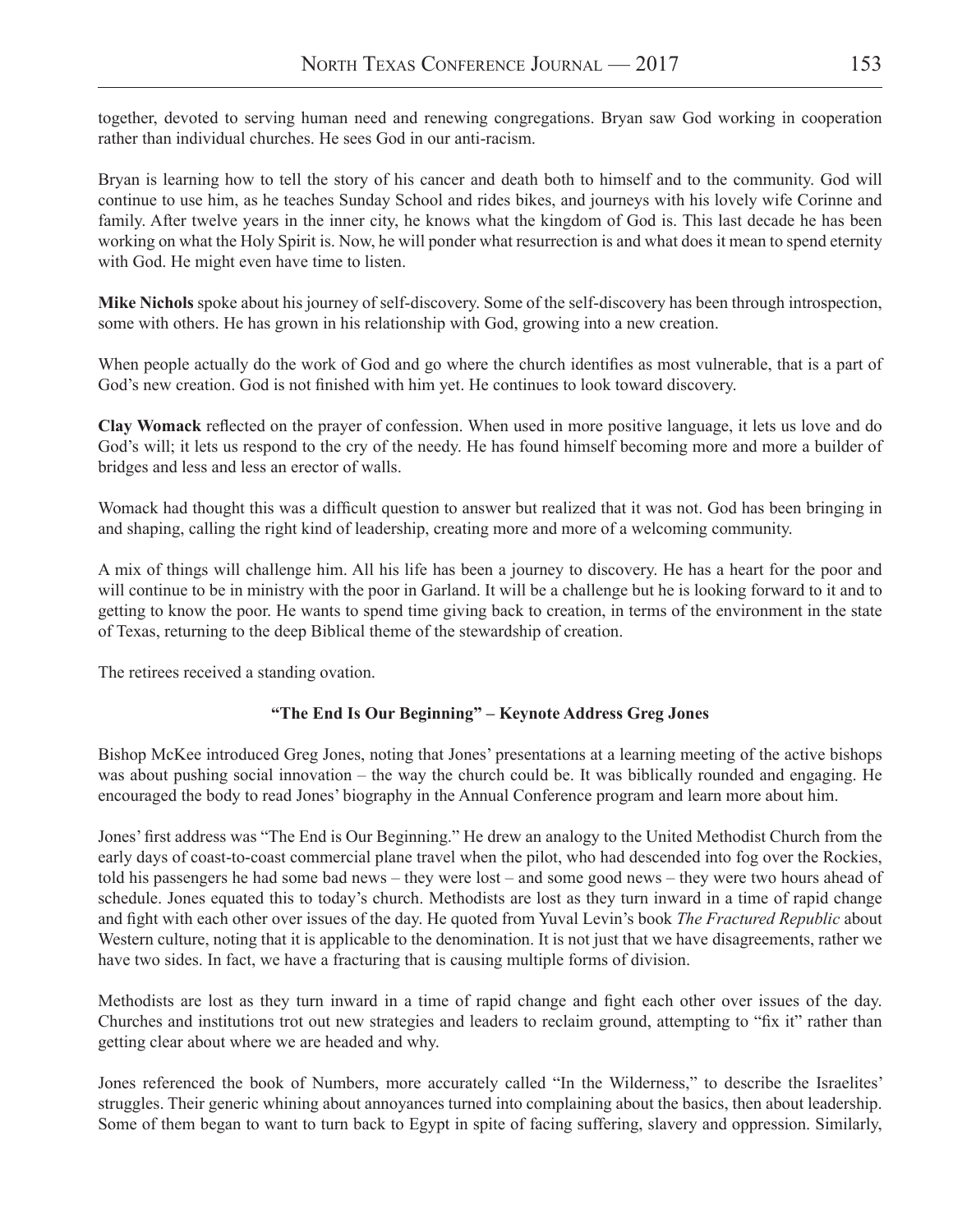present-day Methodists steer toward the familiar "even when it's killing us."

Jones drew from the Ted Talk of Simon Sinek, "Start with Why." Steve Jobs was late to the MP3 movement of listening to music, but Apple's iPod was much clearer on the purpose of music on electronic devices. The Wright brothers started with why. They were bicycle shop people who beat out a Smithsonian-sponsored rival who got trapped in "what" and "how." MLK Jr. filled the Washington Mall because he tapped into the deeper sense of yearning, that sense of why.

The Wesleyan tradition has been to dare to do what seems against the odds – start hospitals, found colleges, but we have lost sight of our own best story, said Jones. Even believers act as if there is no God, not expecting much from God, wanting to go back to Egypt. Jones advised us to look to UMW, and small groups in the Ivory Coast and see how effective their small groups are in staying on course. He counseled a kind of reverse evangelism.

### **Commission on Archives and History**

The History and Archives Commission attended the Jurisdictional convocation of Archivists and Church Historians and sponsored a workshop for local church historians. They worked all year to encourage churches to remember and celebrate their 150 year heritage of sharing Jesus Christ to the hearts of North Texas. Before the lunch break, they presented a fast-paced and upbeat arrangement of "Old Time Religion Melody," sung by choir directors across the NT conference and directed by Bonnie Bridger-Coffman and Ben David Hensley.

Bishop McKee introduced Bruce Weaver as the oldest surviving clergy member of the North Texas Conference and recalled wanting to attend Weaver's church in Ft. Worth when he was a youth. He then invited Weaver to pray before the lunch break.

# **MONDAY AFTERNOON BUSINESS SESSION**

Kwan Bae Park opened with prayer.

A Providence Place video narrated the history of Providence Place. A brothel madam had been transformed by a pastor of Travis Park UMC in San Antonio in 1895. She had begun to focus on the women who were there and those who would come, so many of them with child. The goal was to teach them life skills and give them confidence. Everyone was invited to come visit and "see the Place."

# **"Love Made Me an Innovator" – Keynote Address Greg Jones**

Greg Jones opened with a story about Charlie Brown and Lucy, citing Lucy's commitment at the beginning of a new baseball season to focus. Charlie Brown was excited but when the ball went to the outfield to Lucy, it hit her on the head. She apologized and explained that she had meant to start anew but the past history of all those missed balls got in her eyes. Quoting Wallace Stevens' poem "The Well Dressed Man with a Beard," Jones said, "After the final no there comes a yes and on that yes the future world depends." Jones went on to reference II Corinthians 1 that says that Jesus Christ is God's definitive yes, that in the power of the resurrection, God takes all of the past and redeems it and sends the Holy Spirit. In II Corinthians 5, "If anyone is in Christ….new creation." There is a whole new world here with the power of the Holy Spirit to transform our lives.

Innovation is not like putting the past away. It is more like Preservation Hall which builds on tradition. Improvisation builds on and learns from the past. Adaptive leadership is drawn from the theory of evolution where we preserve the continuity and learn how to build on that. The genius of transformation comes when we have an improvisational approach. Jones' coined word was "tradition innovation." Traditionalism is the dead faith of the living, whereas tradition is the living faith of the dead.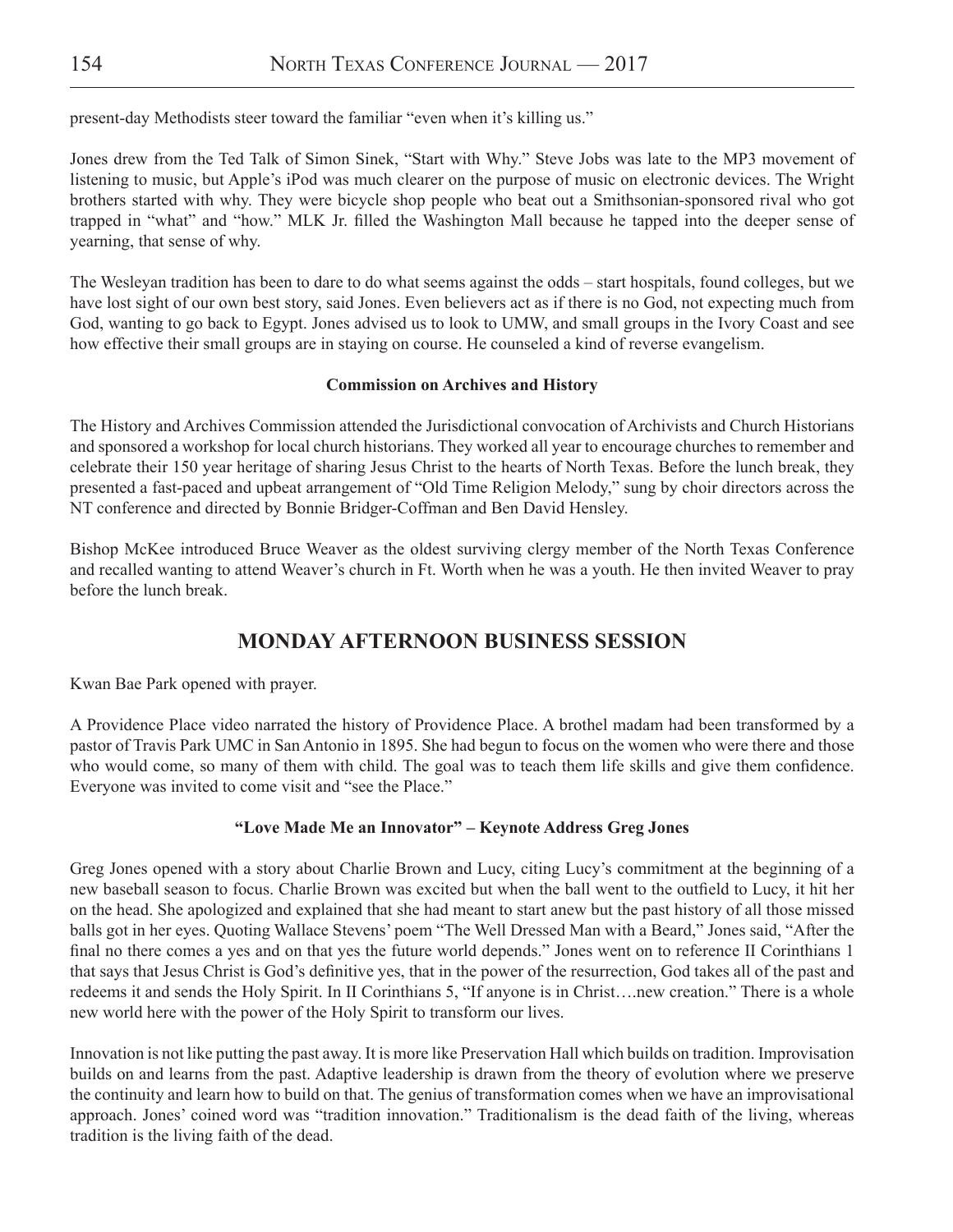Referencing the Daughters of Zalophehad, Jones recalled that God and Moses collaborated on tradition innovation when Zalophehad's daughters were in crisis after their father's death and they had nothing. Traditional innovation provides a new lens onto everything. That is what John Wesley did with class meetings – formed disciples for transformational living.

Jones concluded with the story of Maggie, a Burundian who had more yesterdays than almost anyone and was looking for a tomorrow at the end of the civil war in Burundi, where she had been forced to watch a massacre by machete in her village. She ended up with five children her mother was raising in addition to two children of her best friend who had been killed. Over the next twenty years, she practiced social innovation, scraping up enough money to buy the freedom of twenty-five more children and building houses for them. She then built a swimming pool over the massacre site. She wanted the children to swim so that they could have their vision cleansed, "like the waters of baptism, so they could see a future with the light of God rather than being traumatized by all the brokenness of the past."

Maggie built a school, hospital, movie theater, and morgue, because "Unless we learn to care for those who have died, we will not know how to live." When asked how she accomplished so much, she told Jones, "Love – the story of God in Jesus Christ – made me an inventor." She is always looking for what is possible to live into a Christian life with hope. She prays every day, "Lord, let your miracles break forth every day and let me not be an obstacle in any way."

# **"Reclaiming the E Word" – Keynote Speaker Matt Miofsky**

Bishop McKee introduced Matt Miofsky, lead pastor of The Gathering in St. Louis, who founded a church in St. Louis in 2006 that has grown to 1,500 in worship in four locations in St. Louis. Miofsky grew up in rural Missouri, went to Candler School of Theology, served 4 years in country churches as an associate, and started The Gathering in the old part of St. Louis. When considering what The Gathering is doing that bucks the trend, Miofsky referred to the title of his first address, "Reclaiming the E Word: Evangelism," that is, hospitality to people who are not yet in church.

Using John 1: 35-47 as an example of how evangelism works, he shared five takeaways on evangelism. Evangelism is invitational. It is not knocking on doors and presenting the gospel. "All you need is something that excites you and a few friends." Statistics tell us that 85% of people go to a church because they are invited. It should be a specific invitation, followed by an offer to pick them up or go to brunch. A way to get people to come to Sunday school is to start a new class.

Evangelism is relational. People are uncomfortable talking to strangers. It is easier to invite friends. Another statistic says that 82% of people who do not go to church would go if someone they knew invited them.

Evangelism is Christological. It is about Jesus. Miofsky said that we do not ever quite get around to inviting them to Jesus. We invite them to a dinner or Trunk or Treat, but what about after that? We have to have a discipleship process.

Evangelism is transformational. In John, Nathaniel is a skeptic. Skeptics are at all our churches. They will tell you exactly what they think. Jesus loves Nathaniel. There is no deceit. Jesus welcomes people exactly as they are, and he never leaves them there; he changes them. Churches must do the same. They must welcome and challenge and lift up people's conversion stories.

Evangelism is incarnational. It has to make sense in the mission field. "Our job is to move God into the neighborhood." Even John Wesley moved outside the walls of the church and ended up preaching to 3,000 people, more than would have ever shown up in his sanctuary. Miofsky said it is about Jesus and people, not about us. We cannot present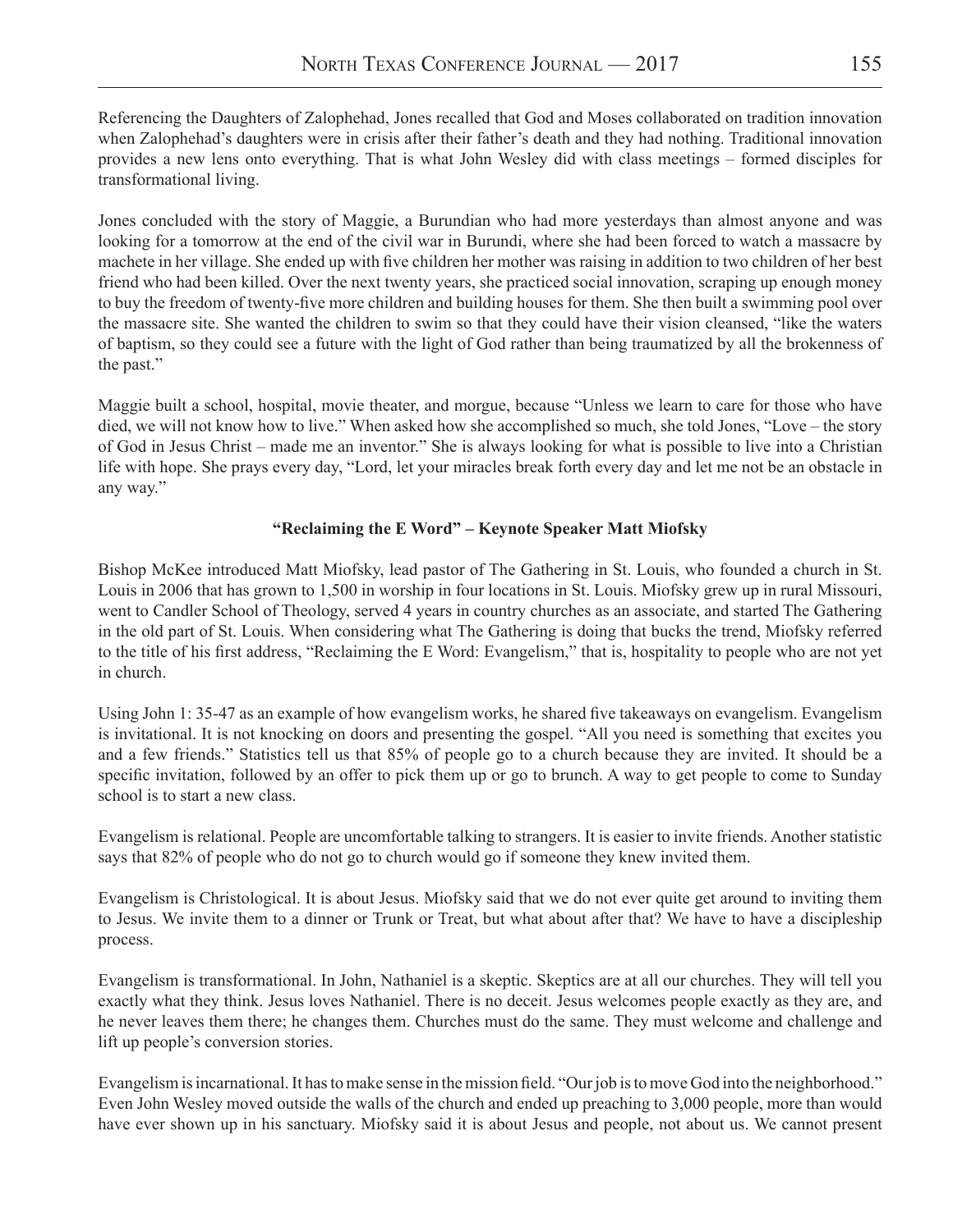the gospel in the same way we received it. We must take it and make it make sense – however – to the next person.

### **Christ's Foundry Celebration Moment**

Christ's Foundry, a mission church that reaches the growing Hispanic population in Northwest Dallas, celebrated its fifteenth anniversary as many Foundry members gathered at the chancel to tell the story and witness the passing of the baton from its founder Owen Ross to its new pastor Amy Spaur.

The celebration began with a story shared by Leslie Silva, a member almost since the beginning of Christ's Foundry/ La Fundicion de Cristo. Silva shared being a member of the youth group, taking guitar and piano classes from the pastor, becoming a worship leader, and being the first person in her family to go to college. The arrival of her son interrupted her education, but when she and her husband and son moved back to Dallas this year, they found that Christ's Foundry is still there for them. She joined the staff as administrator of mission and got back in college, making the dean's list. She was representative of every person on the chancel as a testimony of how Christ's Foundry powerfully impacted and changed each life. They were all present to say "Thank you/Gracias!"

Amy Spaur, at Christ's Foundry eight years as a lay person, and later employed with GBGM, heard the call to ordained ministry at Christ's Foundry and was nurtured there. Owen Ross handed the baton to Spaur as the congregation applauded with a standing ovation.

### **Recognition of Attendance**

Conference Secretary Judith Reedy recognized Buist Wilson, retired elder, who had attended 71 consecutive Annual Conferences. His first four were in Tennessee from 1946-1949 and from 1950 to 2017, Buist has attended every single Annual Conference in the North Texas Conference.

#### **Toolbox Sessions**

Following the afternoon break, conference members were invited to choose one of the six toolbox sessions offered for the afternoon. Gregg Jones answered questions about how to practice traditional innovations in a local context. Matt Miofsky led a session on how to create a discipleship process. DeAndre Johnson addressed issues around why multi-cultural worship is important, saying that worship must be counter-cultural and do the crazy things that Jesus did. He counseled those with resistant congregations to be patient, to start slow and simple but not chicken out. Conference Lay Leader Jeff Bouis led a session on best practices of lay leaders, networking and brainstorming, and what is available to help laity. Neal Christie shared with those in attendance about the connection of church and society, and Debra Hobbs Mason shared a model for communities' working with interfaith partners.

# **MONDAY EVENING**

### **Service of Ordination First United Methodist Church, Richardson**

Reverend Clayton Oliphint welcomed the conference to First United Methodist Church, Richardson, for the service of ordination, recognition of orders and commissioning. Music was provided by First UMC, Richardson Chancel Choir, organ, brass, percussion, children, piano and handbells. Thirty-four servants of God were presented, on behalf of the Board of Ordained Ministry in this Annual Conference, for commissioning, ordination, recognition of orders and associate members.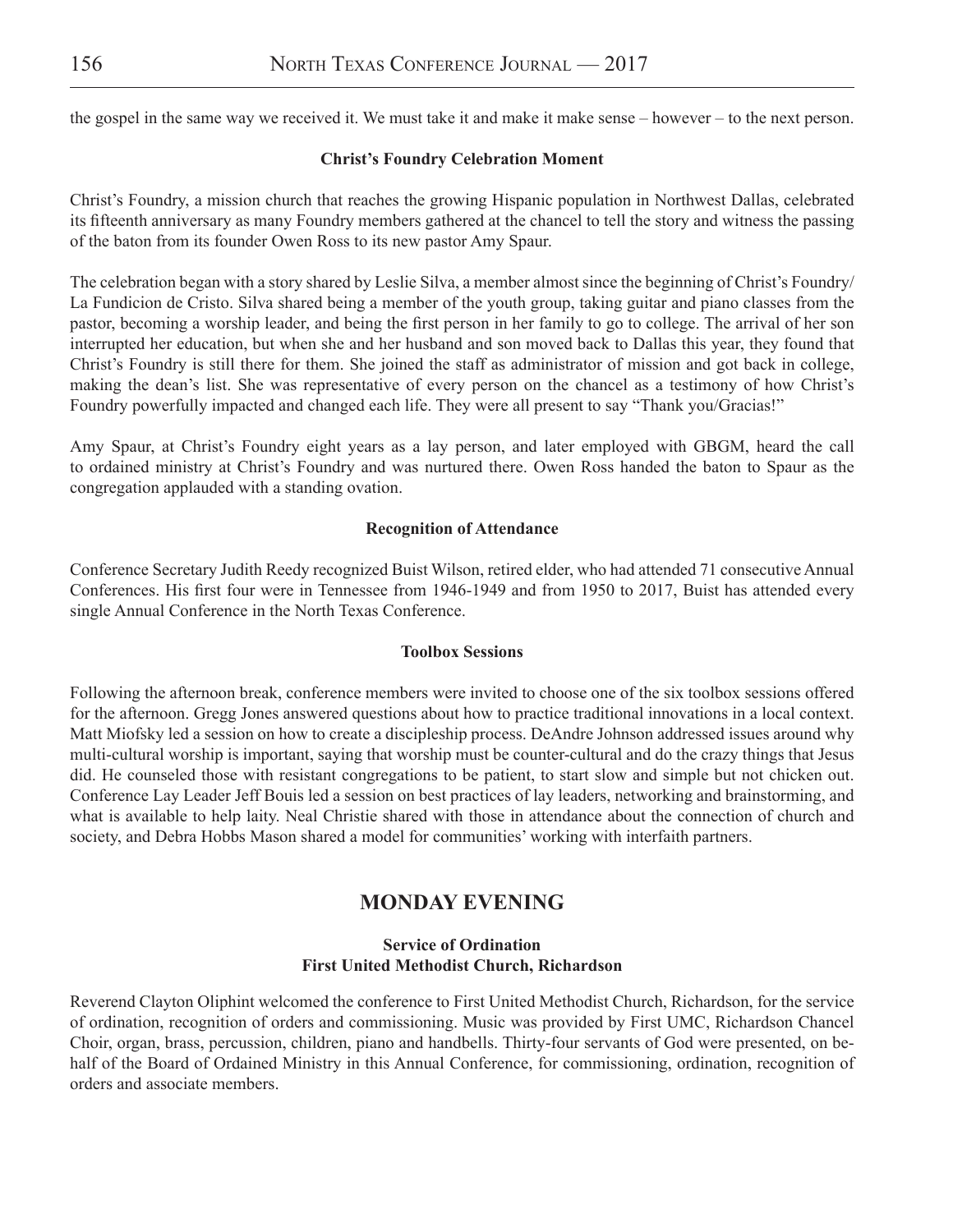Those persons commissioned as provisional members were: Roy Garrett Atwood, George LeRoy Battle III, Charles William Church, James Michael Decker, Richard Thomas Harrison IV, Allison Grace Jean, Stephen Eric Lohoefer, Christopher Ross O'Riley, David Eli Rangel, Jon Christopher Rickwartz, Courtney Rose Schultz, Taylor Garrett Smith, Virginia Kay Ash, Michael William Flynn, Tamara Lynn Gallaway, Margaret Kay Jenkins, Pavielle Chriss Jenkins, Evan Marshall Jones, Kathy Thompson Nations, Allison Hayes Shulman, Cathy Rene Sweeney, and Emma Elizabeth Cook Williams.

Martha Patricia Valencia was presented for Recognition of Orders in The United Methodist Church, and Peter Hyer McNabb for Recognition as an Associate Member.

The persons ordained as elders were: Rachel Griffin Baughman, Richard Steven Davis, Jonathan Lee Grace, Donald Keith Haywood, Amy Diane Spaur, Pamela Elaine White, and Alex Jay Williams.

Those ordained as deacons were: Phillip Thomas Dieke, Maria Dixon Hall, and Benjamin Anderson David Hensley.

Bishop McKee's sermon for the evening was based upon Ephesians 4: 1-16. This was the fifth time for Bishop McKee to ordain persons, and he said that each year, he remembers his own ordination. He had been married two weeks before his ordination. He encouraged those being commissioned, recognized, and ordained not to let the "shiny" wear off, for everyone needs to be reminded every year where they are.

He challenged them to read Ephesians 4 every week and carry with them the memory of their baptism because out of our baptism comes hope. And if there is anything the world needs now, it is living in the hope that comes from believing in Jesus Christ.

Bishop McKee said the most difficult question is, "How do we minister in this secular world?" Even though some of us may not like one another, when one is missing, we are not complete. He warned that ministry can be difficult. "There are difficult people, and you will be their pastor. But you are the very presence and the very person they need in their lives. You are the very person God has called to be a witness in their lives. Every church has them. People are not always at their best. You are not always at your best." Bishop McKee encouraged them to acknowledge their God-given gifts, to learn how to claim them with humility, knowing that we are all tied together by the grace of God.

As Bishop Michael McKee placed his hand on the each person, he called upon Christ Jesus to "pour out your Holy Spirit" upon these messengers of God's Word as we send them out to proclaim the good news of Jesus Christ.

The offering for the evening went to support the Zip Code Connection. The Zip Code Connection is a way to connect the Word to communities and to each other. The current communities being served by the Zip Code Connection are in South Dallas/Fair Park and in Red River County.

A reception honoring the Commissioned, Recognized and Ordained followed immediately after the service in the Bartula Family Life Center.

# **TUESDAY MORNING BUSINESS SESSION June 6, 2017**

DeAndre Johnson led the conference in song and Cheryl Murphy opened with prayer.

Bishop McKee paused the agenda to speak to the commitment of the conference to insure the safety of all who serve in the church, especially clergy women. Any time there is a breach, the Congregational Assessment Response and Transformation Team is called to investigate and help. The CART team consists of trained clergy and laity.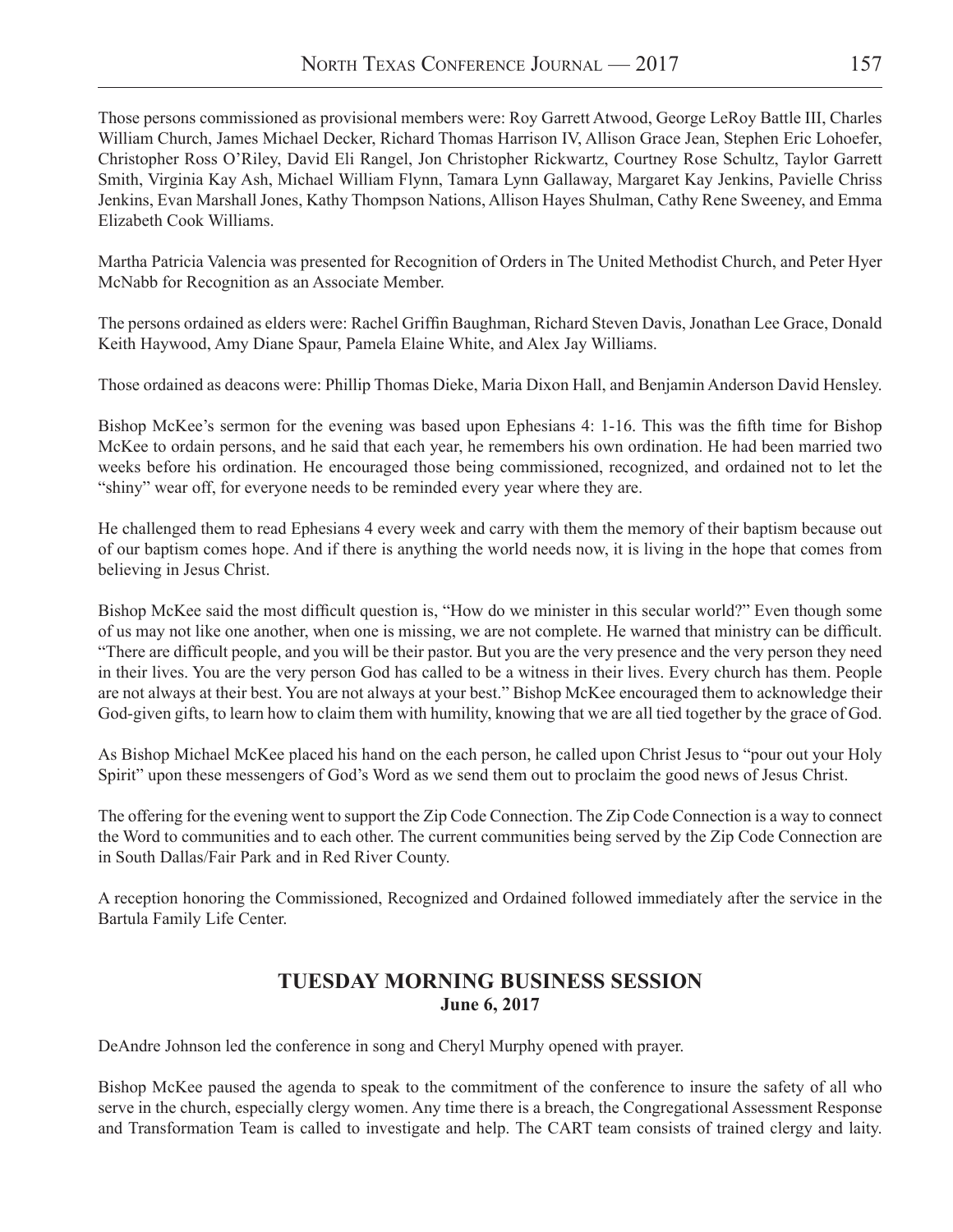Bishop McKee went on to explain the process. If a violation comes to his desk, it immediately goes to the Center for Leadership Development and to the District Superintendent of the district involved. "We do not back away from these issues."

Bishop McKee informed the body that the complaint about which information was being distributed is being processed but that it would be inappropriate to talk about it at this time. There are days that are difficult, he said. In response to Clara Reed's concern, he asked the body to trust that the conference is continuing to work on this. Bishop McKee then offered a prayer.

# **Videos of Newly Ordained**

**Alex Williams** has noticed that we spend so much time trying to set ourselves apart. His ministry is trying to find the thing that brings us together. One of his favorite hymns is "Forward through the Ages." He is excited to be a part about what God is doing to maintain that unbroken line. He is hopeful about the church.

**Amy Spaur** is always thinking about seeds that have been planted, both in creation and at Christ's Foundry where she received her call to ordained ministry in 2009. She expressed her love of Spanish and Hispanic culture. When she thinks about creation, she sees her role as planter of seeds. Wherever she is sent, she will plant seeds and she will water them, reveling in all the different colors of flowers.

**Ben David Hensley** declared that God is making a new creation, often throwing him into situations where he feels inadequate. He is a music minister, but he has a comfort with facilitating conversation and teaching. God is calling him to advocate, to create safe space for LGBTQ people. Whatever the church's tradition looks like, the LGBTQ community will be a part of that tradition.

**Donny Haywood** reflected that we are forever changing and that we grow a little each day where we serve. If there is any injustice, any poverty, he intends to work to meet the actual needs of the community he serves, believing that we are forever being recreated to minister there. He recalled getting out of the ministry and returning, saying that the church of the future is going to depend on our allowing the Holy Spirit to work.

**Jonathan Perry** believes God awakens in us who we have always been and begins to work through that. We are co-creators with God. When God begins to work in us, God is creating new life in the places we go, in unexpected ways. We become a new creation at that intersection of who we are and the Holy Spirit. In Methodist theology, we believe that God is at work in all of us.

**Pam White** said that when we are called into ministry, expecting to bring God's word to others, we sometimes unexpectedly receive God's word for ourselves. That happened last year when she was diagnosed with breast cancer right before preaching on Rahab's proclamation that God is the true God, and realized that she would trust in God's promises always. Three years ago she felt the weight of the bishop's hand and found herself the very next day in the hospital with a family in crisis, a couple for whom she would help with a wedding and a funeral within the span of ten days. Our narratives are different, said White, but when we come together as a community of faith, we are repeating over and over God's promise to us.

### **"Forming Christians" – Keynote Address Greg Jones**

In his final keynote address, Greg Jones turned to "holy friends" and their importance in forming Christians. As Wesleyan Christians, we have a great tradition on which to rely. Holy friends do three things to hold Christians accountable. They challenge the sins we have come to love. When challenged on being a workaholic, Jones' response was "I do the Lord's work." Then Jones asked Bishop Desmond Tutu how it was he strictly observed the Sabbath even during the most intense part of the fight against apartheid in South Africa. Methodist leader Peter Story, who worked with the bishop, said that when Tutu was ready to get back to work, he came back more "settled and ordered."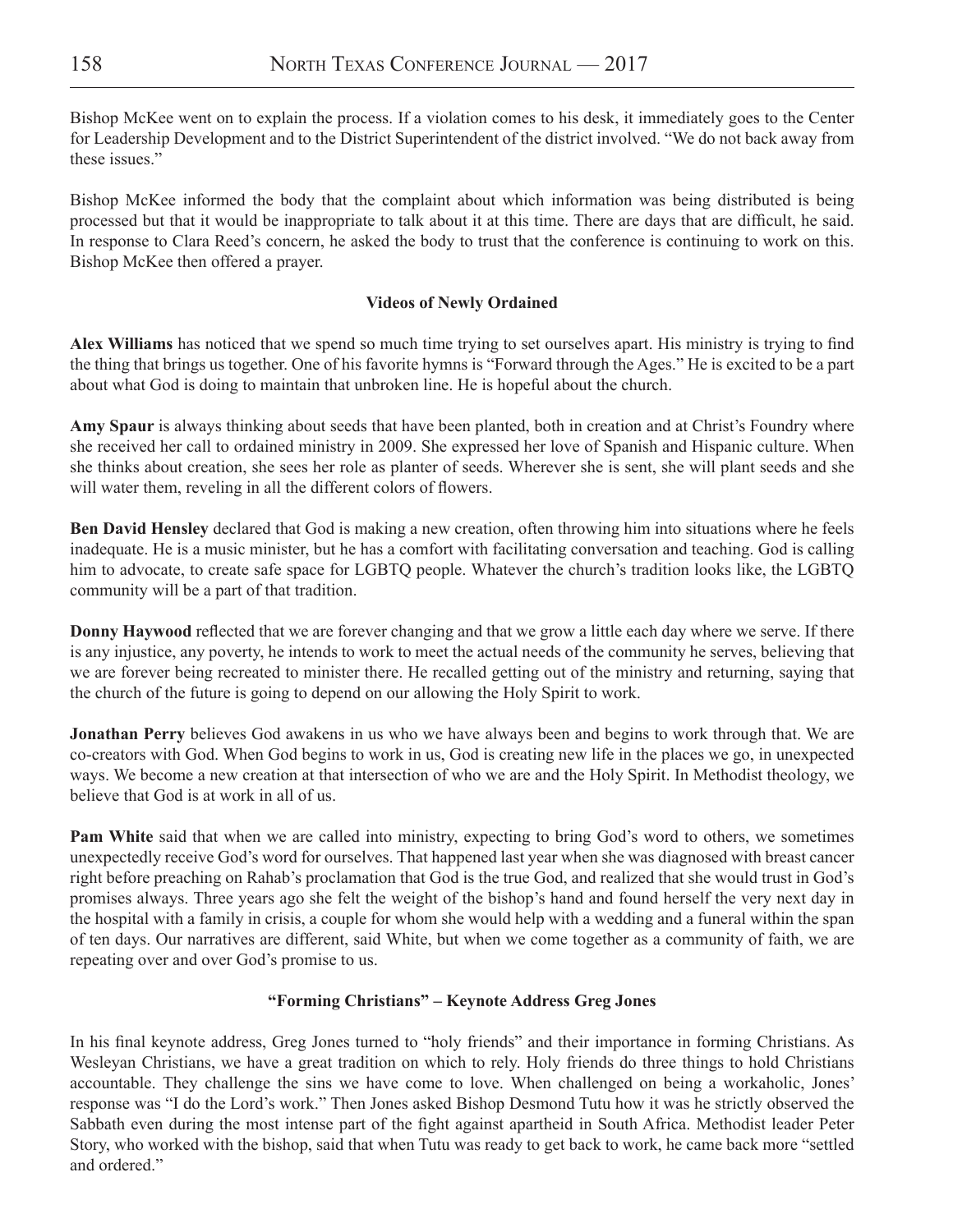Holy friends also help us affirm gifts that we are afraid to claim. Sometimes that means developing a gift if even the person resists the call, such as the CFO and church finance chair who was good with little children. His church friends – his holy friends – encouraged him to teach first-grade Sunday School, but he said, "Oh no, I'm a finance guy." He gave it a try, however, and the church rejoiced as he came to life around the children and the children came to life around him.

Finally, holy friends help us dream dreams we otherwise would not have dreamed. They put the pieces together for us and expand our imaginations, stretching us further than we could hope or imagine. Jones said that it will take a lifetime for holy friends to help unlearn sins, affirm gifts, and dream dreams. Sometimes world transformational events can result.

In South Africa in the mid-1970s, a black teen, Tsietsi Mashinini, began attending an ordinary discipleship group at Central Methodist in Johannesburg. For him, it meant he was surrounded by a circle of holy friends. The sin he loved was that he was of no value. Over the next year or so, the holy friends assured him that he was a beloved child of God. They affirmed a gift he did not see – that he was a charismatic leader. They challenged him to dream his biggest dream – a free South Africa where color did not matter. "Social innovation," concluded Jones, "happens when we recognize our purpose and our mission."

# **Union Coffee Shop**

At break, a video of Union Coffee shop played, spotlighting the essence of Union, including "the divine spot," a special place there to be creative. Union needs every kind of person in the coffee shop. 57,000 have walked through the doors of that small coffee shop. Everything there is designed for people-building.

The Union Way is creating and doing something, breaking down the doors between what divides the secular and the religious, breaking down barriers. Their goal is to speak across boundaries. The early Methodists began with a handful of college students and young adults who decided to try and live a holier life. That is the model of Union.

# **Center for Leadership Development**

Marti Soper addressed the conference and explained the purpose of the CLD – to recruit, form, equip, and sustain diverse, transformational church leaders, in a time when Christianity is no longer the center of Western cultural life. Rather, it is a world described by experts as a VUCA world: volatile, uncertain, complex and ambiguous. This is uncharted territory. We need leaders who can lead "off the map."

Soper referenced Tod Bolsinger's definition of leadership in this type of world as all about "energizing a community of people toward their own transformation in order to accomplish a shared mission." Transformational leadership begins with Technical Competence – the skills learned in seminary and the first years as pastors and lay leaders, being a faithful steward of scriptures and traditions that are foundational to the congregation's identity, being a compassionate shepherd that truly loves and cares for the people, and being a competent manager of the church as an organization.

The next step is relational congruence which requires emotional health and spiritual maturity. When these are proven, a leader is able to move a congregation into unknown territory. This journey requires Adaptive Capacity, the leader's ability to help his or her community grow, face their biggest challenges, and thrive. To be adaptive, a leader must develop the ability to: stay calm, refuse to be tempted by quick fixes, engage others in learning and transformation, ask powerful questions rather than give answers, stay relationally connected even with those who are against the changes you are making, explore resistance and engage your detractors in dialogue, but then help the congregation make hard and sometimes painful choices in order to fulfill the mission of the church.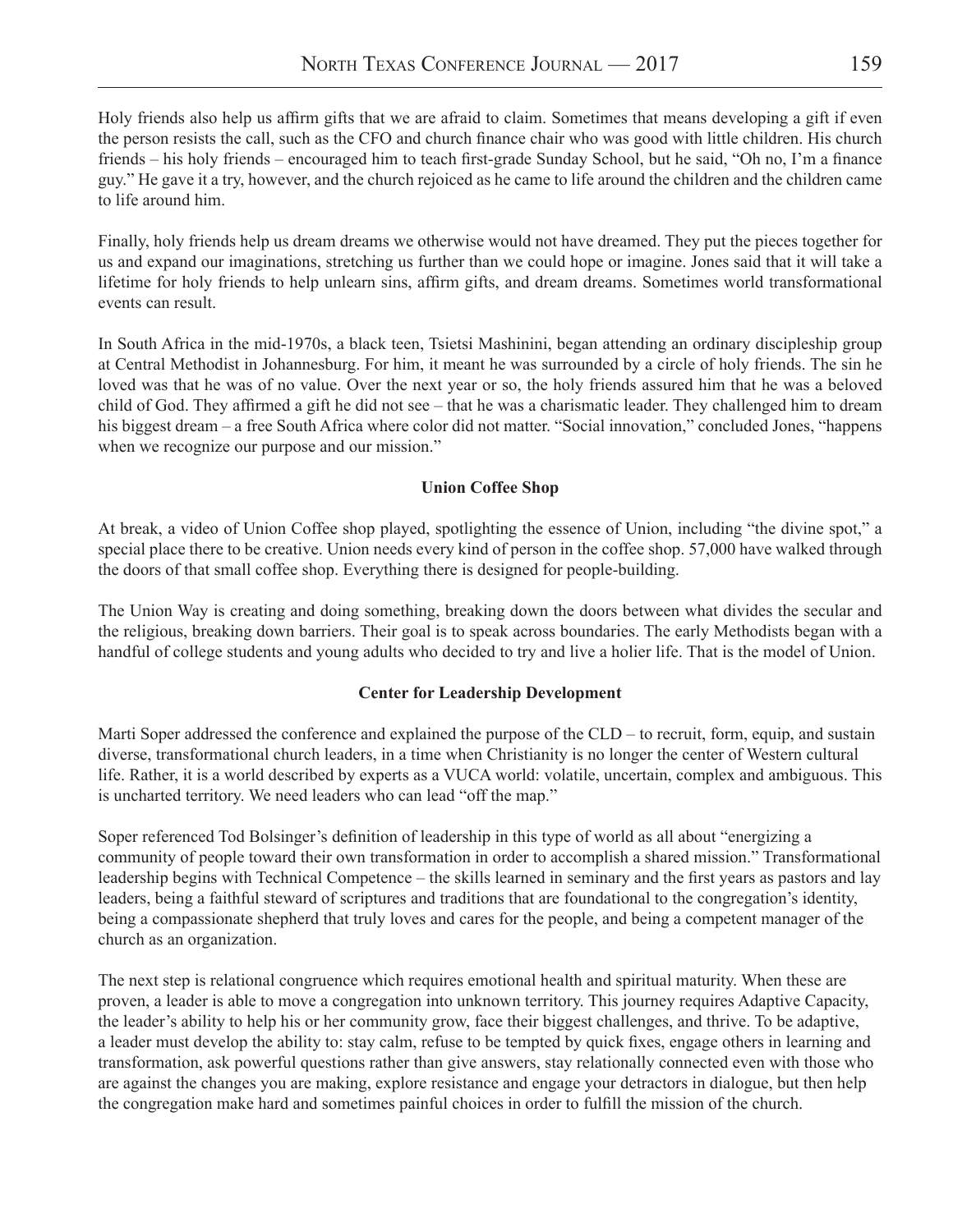Soper then celebrated the transformational leadership of Mitchell Boone, Neil Moseley and staff, and the courage of White Rock UMC which today is a vibrant, faithful community that is living into its identity as a missional church. The White Rock story shows that an adaptive leadership process of experimenting and learning is required for innovation. Boone emphasized that this is not work to be done alone.

In order to promote effective and adaptive leadership, the conference is building a new coaching resource this fall, Co-Active Peer Coaching Network, based on the idea that the one being coached is "creative, resourceful and whole." The coaches are a group of nine excellent pastors who have received 60 hours of training towards certification and are committed to asking powerful questions rather than giving answers.

The second responsibility to form new Christian leaders comes through strong support for children, youth and young adults. One of the most effective tools for this work is our Camping and Retreat Ministry utilizing our two traditional camping sites – Bridgeport and Prothro. The newest mobile camping model is Go Camp, an innovative way to bring camp to those who, for whatever reason, are not receiving a traditional camp experience. Go Camp kicked off the summer at Paul Quinn College in South Dallas and is partnering with the Clarksville zip code connection in the East District. A camping video showed the unique opportunity for older high school students and young adults.

The Wesley Life Map that will guide the development of camp curriculum and Christian formation was presented at the Laity Session by Joseph Bradley. More details will be on the CLD website in the coming days; in addition, CLD will continue to invest in children and youth through Discipleship trainings and exploring a conference-wide system of summer internships. Soper gave thanks for the ministry of outgoing Associate Director Becky David Hensley, incoming Associate Director, Kelly Carpenter, and for the amazing team who will be leading the ministry of leadership development in the coming year.

# **Center for New Church Starts and Congregational Transformation**

Jim Ozier shared the report from the Center for New Church Development and Congregational Transformation, which is all about making new places for new people. The center is all about birthing new creations. Ozier referenced the earlier video about Union Coffee shop and then asked the conference to imagine what it would be like to start a new Union in a new location…Paul Quinn College. Imagine a new collaboration in South Dallas between Paul Quinn, Highland Hills UMC, Union and Go Camp, strengthening the church and the community.

Ozier spoke of the new creation that happened a few years back under the leadership of James Minor while he was senior pastor at Casa Linda. The congregation courageously transformed itself into a multicultural church truly reaching its changing mission field. In July, 2017, Casa Linda will be birthing a new creation: a new Hispanic Multi-Site.

A video told the story of Casa Linda and one of the members saying, "We send missionaries to Mexico. How will this work?" The video tells the story of success as Spanish-speaking families who wanted Spanish or English or bi-lingual came and were welcomed. David Rangel then recruited Juan Carlos Ramirez out of Mexico three years ago and became his mentor, pastor and boss. With the help of the Path 1 residency program, Ramirez completed a rigorous two year training under Casa Linda. In July he will be planting a satellite campus of Casa Linda – the first Hispanic satellite campus in the nation.

The Conference has planted over 21 new churches in the last 8 years and has helped close to 100 existing churches reach their mission field through large and small church initiatives. In doing so, they have learned that birthing a new creation takes more than innovation. It takes resilience, a lesson Ozier said has been demonstrated by Christ Church in Princeton. Three years ago, the Princeton campus was birthed by Christ Church Plano. Despite lots of hard work, investment and leadership, it was not getting traction. A video showed the current success of Christ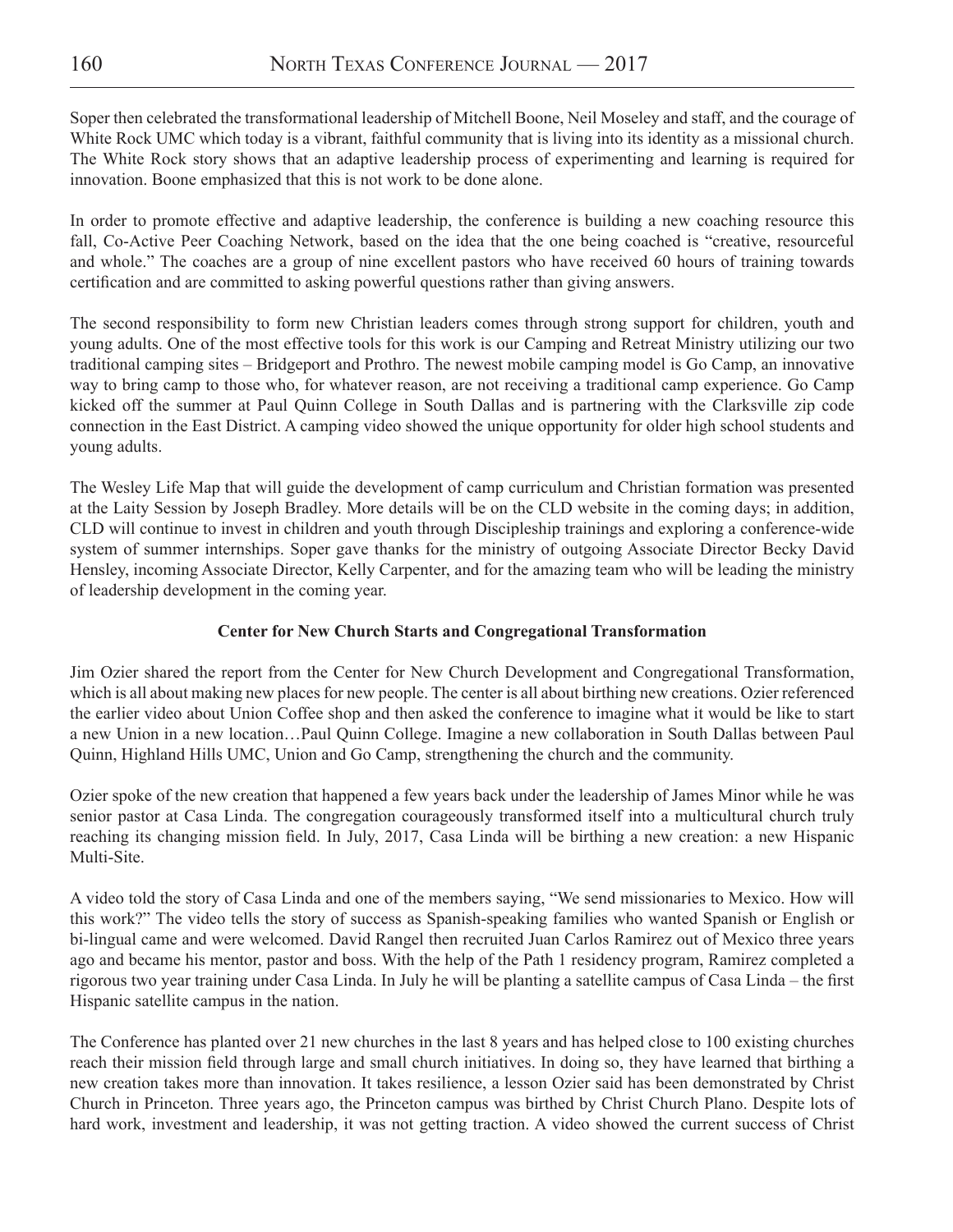Church Princeton. When Cathy Partridge discovered that a local barbecue place was going out of business, she quickly rushed downtown to measure and see if there might be room for locating the campus there. There was room, and it has happened. All of Princeton knows Partridge and the only problem now is space.

Ozier thanked Christ Church in Plano for daring to birth a new creation and voiced an appeal for more mother churches to plant new congregations. He concluded his final report by thanking Gloria Fowler, Liliana Rangel, and Suzy Cass who do all the behind the scenes work and are wonder women. As he handed Owen Ross the baton, he said that he must decrease as he retires so that Ross might increase. Ozier's picture diminished on the screen as Ross' picture zoomed up to fill the screen. Ross took the baton and announced that an additional staff person would be S. Dianna Masters as she joins them to strengthen the black church.

### **Center for Missional Outreach**

Larry George began by noting that several Center members will be leaving. Marji Bishir Hill, Associate Director, has been the one to answer questions about missions. She and her husband Rick are moving to North Carolina where they will continue their ministry through the programs and outreach of the Hinton Rural Life Center. Lynn Parsons is retiring as leader of the Zip Code Connection. George thanked Hill and Parsons for their leadership.

George referenced Bishop Janice Riggle Huie's spring lecture at FUMC, Wichita Falls as she spoke of "dusting for God's fingerprints." That is what the CMO has been about since its inception in 2010. George said it had been his privilege to watch the CMO partners – the Committee on Christian Unity and Interreligious Concerns, the Board of Church and Society, the Committee on Ethnic Local Church Concerns, and the Board of Global Ministries as they have "dusted for God's fingerprints," looking for God's activity among all types of people, in all kinds of places, during all sorts of times, in order to discern how to be a church for all people.

A video of a church for all people in Columbus showed how to start. John Edgar told the story of a ministry grounded in the concept of an assets-based community development, asking the question, "What can we do to improve quality of life?" It began in 1999 with the United Methodist Free Store. They stopped focusing on needs and started focusing on the divine economy of abundance and dreams. A liquor store was in the process of becoming a produce stand. Through partnerships, in 12 years, they have produced 50 million dollars of affordable housing in their efforts to provide church for all people.

George commented on the video to the conference, saying that if something there caught your eye or awakened your heart to do a new thing with God, right where you are in your local church, your next step would be to start with the new and continuing leaders of the CMO. Andrew Fiser will become the Associate Director of the Center and the Director of the Zip Code Connection. George Battle III will continue to coordinate the Zip Code Connection in South Dallas/Fair Park with specific emphasis on the entrepreneur center. Cassie Randel will continue to coordinate the Zip Code Connection in Clarksville and Red River County. Catana Yarnell will continue to work with Cassie on community activities, especially parental/community and church involvement with schools. This team is trained and eager to help with innovative ministry. An example from the Zip Code Connection is the South Dallas/Fair Park Entrepreneur Center, "The District." A video showed "The District," a neighborhood of people who want to start businesses and enjoy being around like-minded people.

In "dusting for the fingerprints of God," said George, we get to change the trajectory of lives that we might all rise in the name of Christ and the power of God's Spirit to be God's new creation. Just imagine, said George, as he introduced Denise Lee to sing "Imagine."

### **Award Presentations**

Marti Soper and Jeff Bouis announced the presentation of the Harry Denman Evangelism Award. The recipients are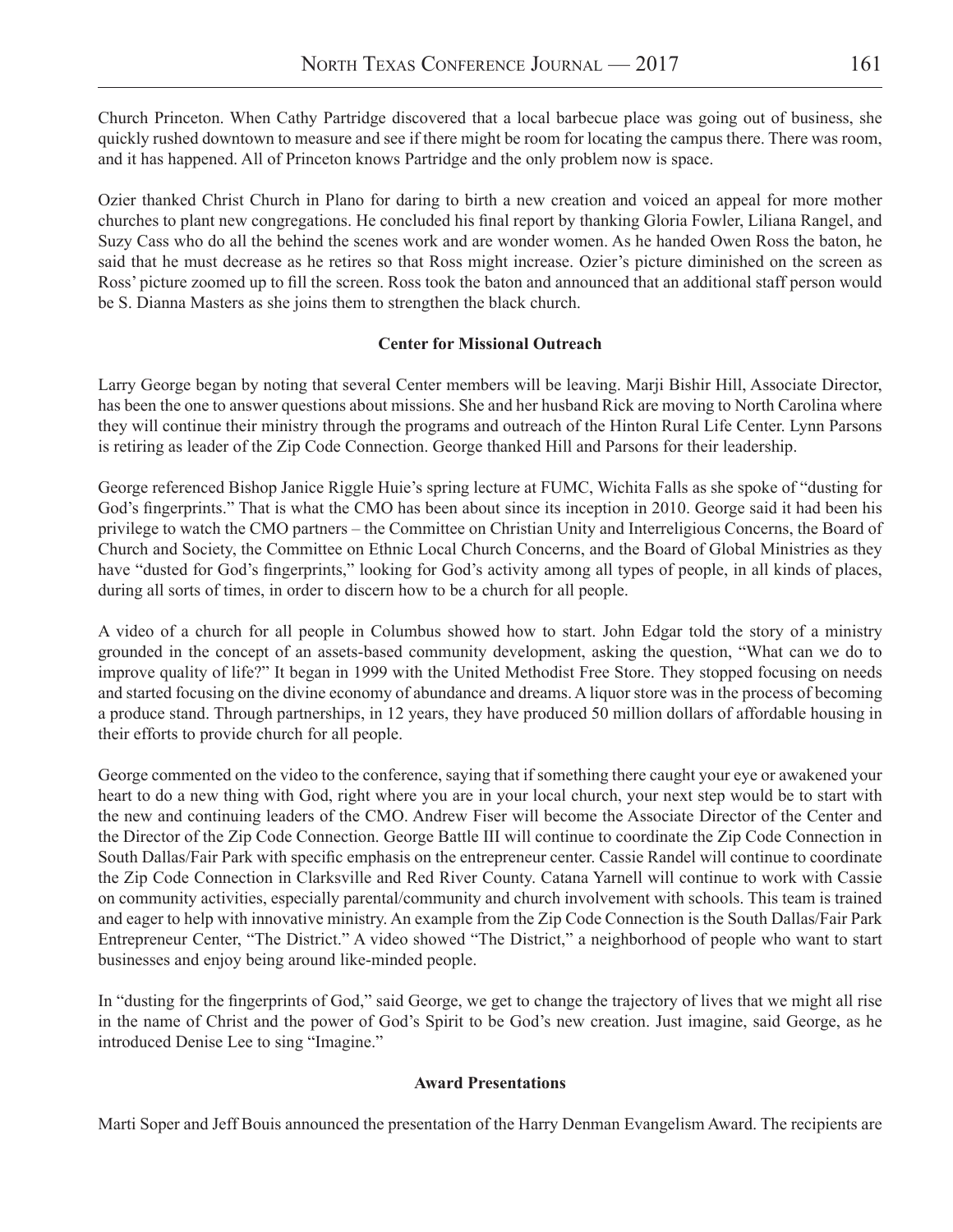committed to introduce others to Jesus Christ. They are exceptional for the number of Christ followers who credit their relationship with this person as critical in helping to start or reignite a personal faith journey.

Vic Casad presented the 2017 Harry Denman Award for Evangelism. The award was given in conjunction with One Matters, which urges each conference to use the award to recognize one church that is turning zeros into positive numbers with a renewed focus on discipleship. This was awarded to Debbie Lyons, clergy, and Caddo Mills UMC. Referring to Greg Jones' "back to Egypt" address, Casad said that Lyons was assigned seven years ago to Egypt. Seven years later, Caddo Mills is worshipping 75 and is in the Promised Land. Lyons is known throughout the area for her involvement with the city, civic organizations, and the people. She went to the mission field and became very much a part of that kingdom.

The Harry Denman Laity Award for Evangelism was presented to Susan Anderson of Lake Cities UMC. Anderson has served on almost every committee in the church and many at the conference level. She is regarded as a super leader and teacher. She is a "package of love, a package of faith, a package of Christ."

The Harry Denman Award for Evangelism to an outstanding youth was presented to Caroline Farish of Flower Mound UMC. Farish attends Shelton School. She goes the extra mile to insure that all people are treated as children of God.

Larry George presented the Bishop Oden Ecumenical Award, named for Bishop William B. Oden who forged pathways to worldwide peace through interreligious cooperation and tighter connections with other churches through ecumenical dialogue that opened the door to full communion with other denominations. The Commission on Christian Unity and Interreligious Concerns honors Bishop Oden's work with this award presented to Faith Forward Dallas, a broad and diverse coalition of Dallas' faith leaders who are dedicated to service, hope, and a shared vision for our entire North Texas community through relationship building, community education, celebrating diversity, providing interfaith support, and offering solidarity.

Rabbi Nancy Kasten and Omar Sulieman received the award for Faith Forward Dallas. Kasten said that we strengthen our own faith when we see the best of what we love about our own faith reflected in others.

# **Center for Connectional Resources**

Jodi Smith came forward to present the report from the Center for Connectional Resources. She thanked all those who have worked on CF&A and Board of Pensions and Health Benefits and introduced Todd Harris, chair of Pensions and Health Benefits.

### **Board of Pensions and Health Benefits**

Todd Harris said that the work of the BOPHB is not glamorous but it is essential. He reported that we were able to increase the HRA provided to retirees for their supplemental insurance by up to \$40 per person and still maintain fully funded plans so there is no impact on the budget. He also reported plans to discuss health insurance funding in greater detail in the fall to confirm we are on the right track with the needs of both the local church and the participants. The increase in premiums is set at 3% for those in the default plan so the churches can expect a 3% increase in their health insurance rates for 2018 for their clergy.

Harris then presented two legislative items for consideration. Legislative Item #7 **[LA 7]** recommending the Pre-82 service rate be set at \$765 as a percentage increase known as the "Cost-of-Living Adjustment" as published by the Social Security Administration. It is the established rate for the annual increase at the rate of 0.3% for this year for pre-1982 service years. The resolution carried.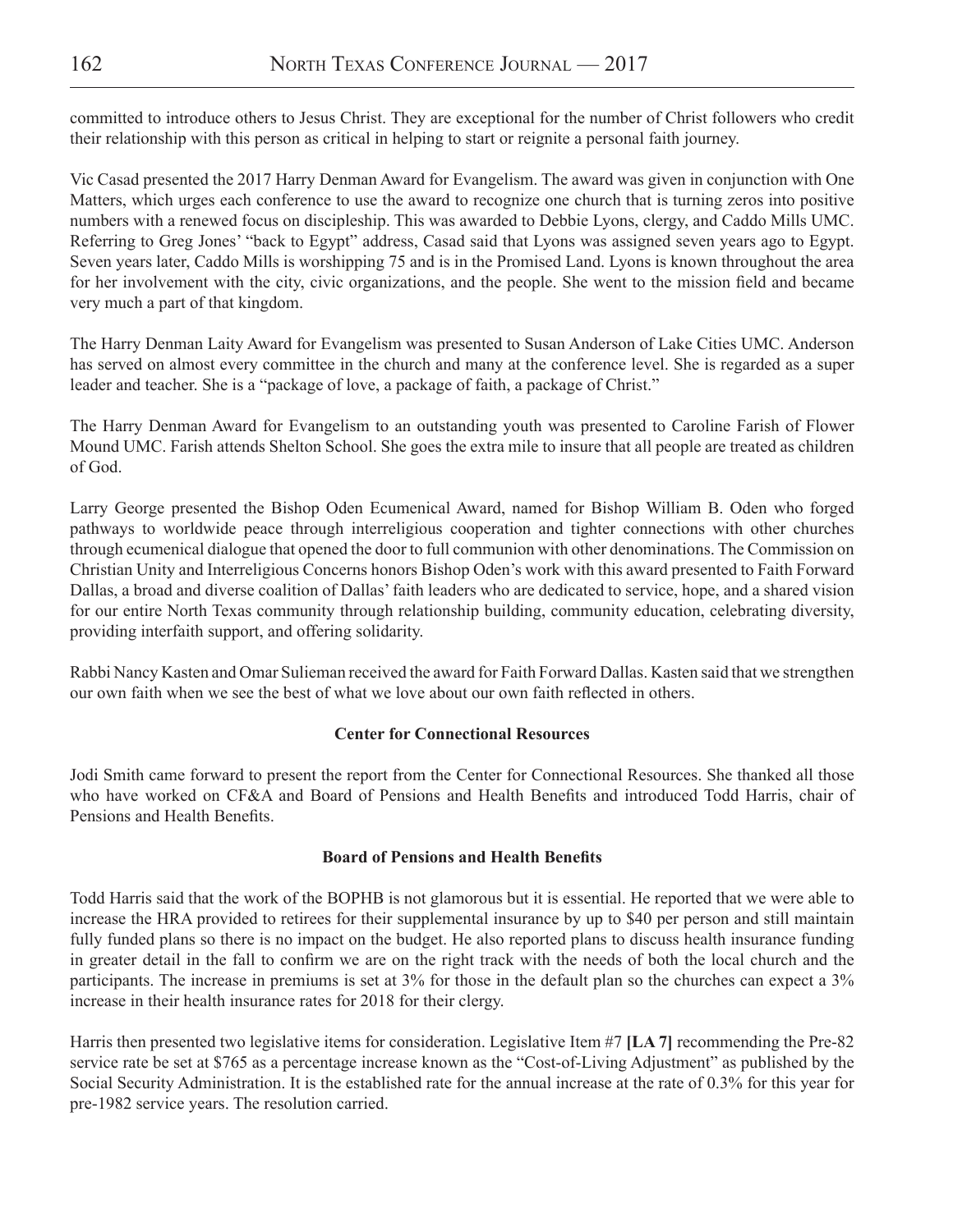Harris then presented Legislative Item #5 **[LA 5]** regarding the 2017 budget recommendation. The Board worked to keep the budget flat for 2018, acknowledging the importance of maintaining adequate reserves to meet all of our pension and retiree benefit liabilities. Harris announced that we remain fully funded on our pension liabilities and are able to accomplish a recommended flat budget. The item carried.

Harris thanked Jodi Smith and her staff for their diligence and careful eye in managing our resources. He encouraged young clergy to invest in their pensions.

Smith referred to Legislative Item #11 **[LA 11]** concerning the designation of UMC owned property as cultural, historical, or architectural landmark and Paragraph 2512 in the Book of Discipline that a policy be established for local congregations to follow. Smith recommended that this item be referred back to the Board of Trustees of the Annual Conference. The item passed.

Smith referred the conference to the two church closures on the consent agenda – Owenwood UMC and Caney UMC. Bishop McKee recognized them as legacy churches, reminded the conference that Owenwood will now be part of the White Rock UMC mission field, and that the conference is still seeking ways to be in ministry with the remaining members of the two legacy churches.

### **Committee on Finance and Administration**

Jodi Smith introduced Larry Womack, the new chair of the Committee on Finance and Administration (CFA). Womack introduced Legislative Item #9 **[LA 9].** Item 1 recommended that we continue with Ratliff and Associates as the auditor for the Annual Conference. This will be our 5<sup>th</sup> year with this firm. Item 2 recommended a budget which reflects an increase of 2.3%. One quarter of the budget is affected by the General Conference apportionment, a 3% increase. The Annual Conference Budget increase is 2%.

There are 1¾ additions to the Conference staff, one an addition of an individual to administer the SBC 21 initiatives and the other a full-time administrative assistant to help with the needs of the Center for Missional Outreach that include Disaster Relief, Emergency Response teams, Amigos Day, Zip Code Connection and other items. There are 2½ full time reductions/restructures in staff at the Conference Office, located in the Center for Connectional Resources and Center for Leadership Development. The first occurred during the summer of 2016 and the savings was redirected to cover the cost of the CCLI licenses for all churches. The other reductions came in 2017 as the Center for Connectional Resources opted not to replace a retiree and to absorb the work of this employee through the administrative assistants in all of the centers.

CFA has constantly looked for ways to reduce costs and streamline budgets while still achieving the goals of the conference teams. They recommend an increase in the budget for Go Camps which provide camping experiences to kids in both urban centers and outlying areas that are not able to attend regular camps whether due to finances, waiting lists, distance to travel, parents' work schedules, and more. Staff salaries are being recommended at the Conference Center with a 2% increase, including benefits. District Superintendent salaries, in accordance with Standing Rule II.A.10, are recommended with a 1.93% increase. The budget for P&Q is increasing due to the large increase in prospective candidates. The increase for IT infrastructure is due to continuing cyber security threats. The Episcopal office and the Communications office budgets are recommending no increase for the 2018 budget.

Womack submitted the recommended budget with confidence that it puts the North Texas Conference in a great position to do what Bishop McKee reminded us last night that God wants us for us: "to introduce us to people that we don't know yet, so that we can, in turn, introduce them to the God that loves us so much."Then Womack asked, "Will any of us here today see the work of the church completed? No. But working together, and with God's help, we will find a way."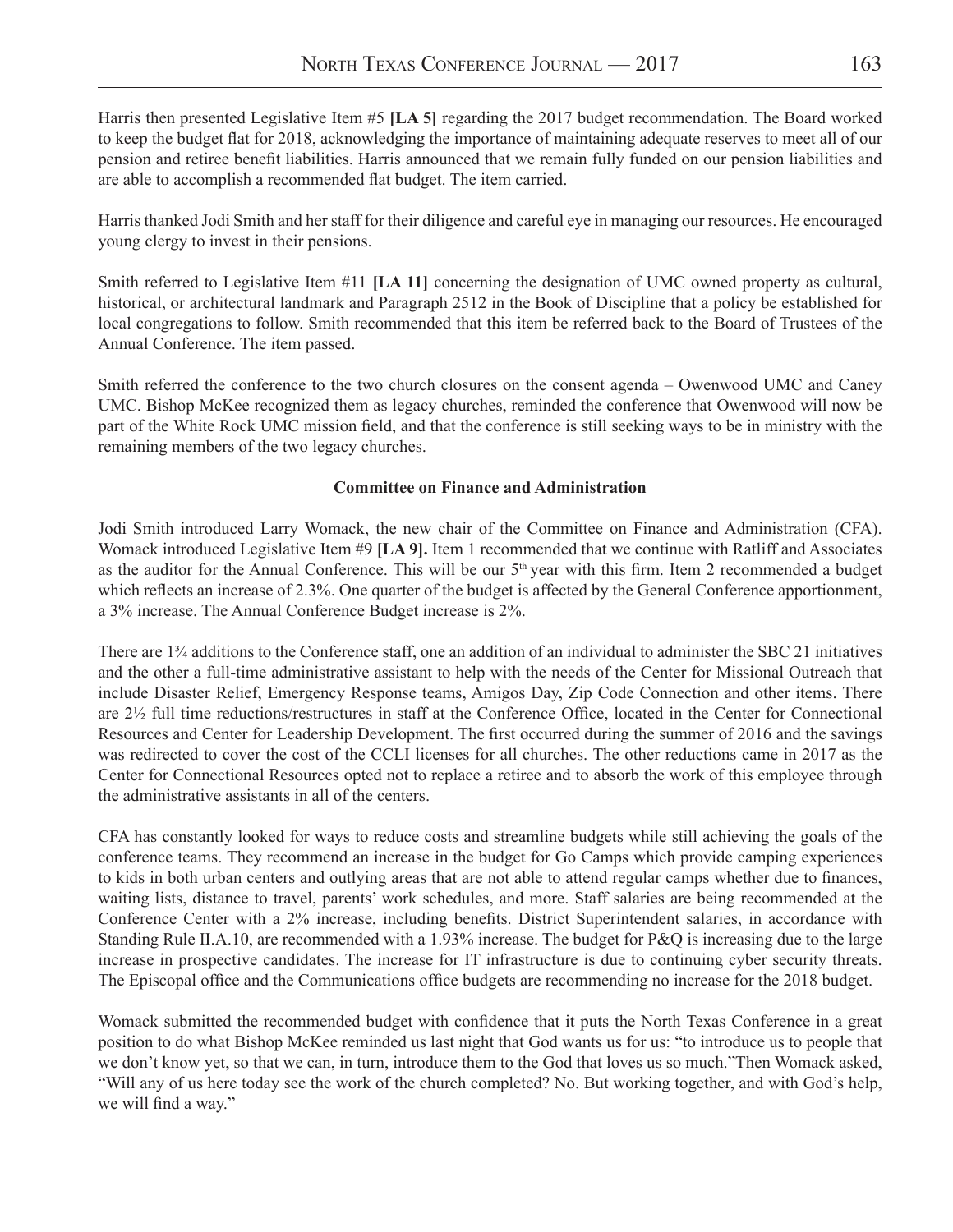Bill Gavitt from Greenland Hills UMC rose for a point of order. He thanked the committee and encouraged celebration, expressing the need for more detail. Legislative Item 9 **[LA 9]** passed.

### **Laity Address**

Jeff Bouis' talk was entitled "Are We There Yet?" Bouis is a numbers guy. He had slides with statistics on NTC membership. There are 137,300 lay members and 649 clergy. In other words, 99.5% of the NTC is laity. Clergy is 0.5%. To further illustrate what the lay/clergy ratio looks like, Bouis invited six people to stand up in front and imagine those six people as the only clergy. He then emphasized that business gurus will tell you that an organization of any size needs 10% of its people in leadership positions, so with 649 clergy, there is a need for 13,146 lay persons to be leaders throughout the NTC.

Bouis described the various kinds of lay leaders and gave specific examples on slides. Jerri and Bill Savuto served as missionaries and worked at a Methodist hospital in Kenya. There Jerri trained the local nursing staff on quality control while Bill served as director for computer systems. They eventually retired and Jerri passed away from cancer in October, but they left a legacy behind of people around the world who have been taught to run hospitals and provide critical care for local people.

Howard Grove, Flower Mound UMC, and his teams prepare a meal every 2nd Sunday monthly and take it to Ft. Worth where they serve a worshipping community of over 100 homeless, recovering addicts, living on the margins of society. Howard serves them with a plate, a smile, and conversation, showing them the face of Jesus. Howard also participates in Kairos Prison Ministry and has led Flower Mound to start its own prison ministry.

Dana Effler, long-time choir director at First Dallas, formed partnerships throughout the Dallas Arts District and Dallas ISD and founded a theater at First UMC Dallas to keep her church connected with their own mission field of downtown Dallas, bringing hundreds of new faces into the church. People in the choir have described how their faith has been deepened through Dana, and her work has led young people over the years to discern their own life of ministry in music.

Bouis said that lay persons like those he mentioned are in every congregation doing something unique to them and their space, yet we do not yet have all the leadership we need. He reminded the laity that they do not have to do this alone. There are conference centers there to help. CMO offers ways for laity to become involved in missions and ministry to people outside our walls. CLD offers the Luke 4 Initiative, discipleship processes which lead to leadership, coaching opportunities and more. New Church Development and Congregational Transformation center offers initiative training to turn churches into vital places of growth and service.

Beyond the centers, said Bouis, is much more. There is a vital and important tool called Lay Servant Ministries (LSM). Lay speakers, lay servants, and lay ministers are well-trained and certified to work with their pastors in preaching, teaching and worship. They can lead or support ministries in the church or in the surrounding community with the underserved. Bouis encouraged the laity to consider being involved in LSM.

United Methodist Women and United Methodist Men provide opportunities for service and growth in discipleship and leadership. The task of the Board of Laity is to help equip and train the laity for service inside and outside the church as well. Bouis said that there are many examples of leadership, but that there are always new people in the world which means there are always new mission fields. So, we continue to need new leadership from the laity and help lead the way in reaching our mission fields.

# **Young Persons' Address**

Outgoing chair Sidney Weidenbach from First UMC, Rockwall, addressed the conference. She expressed her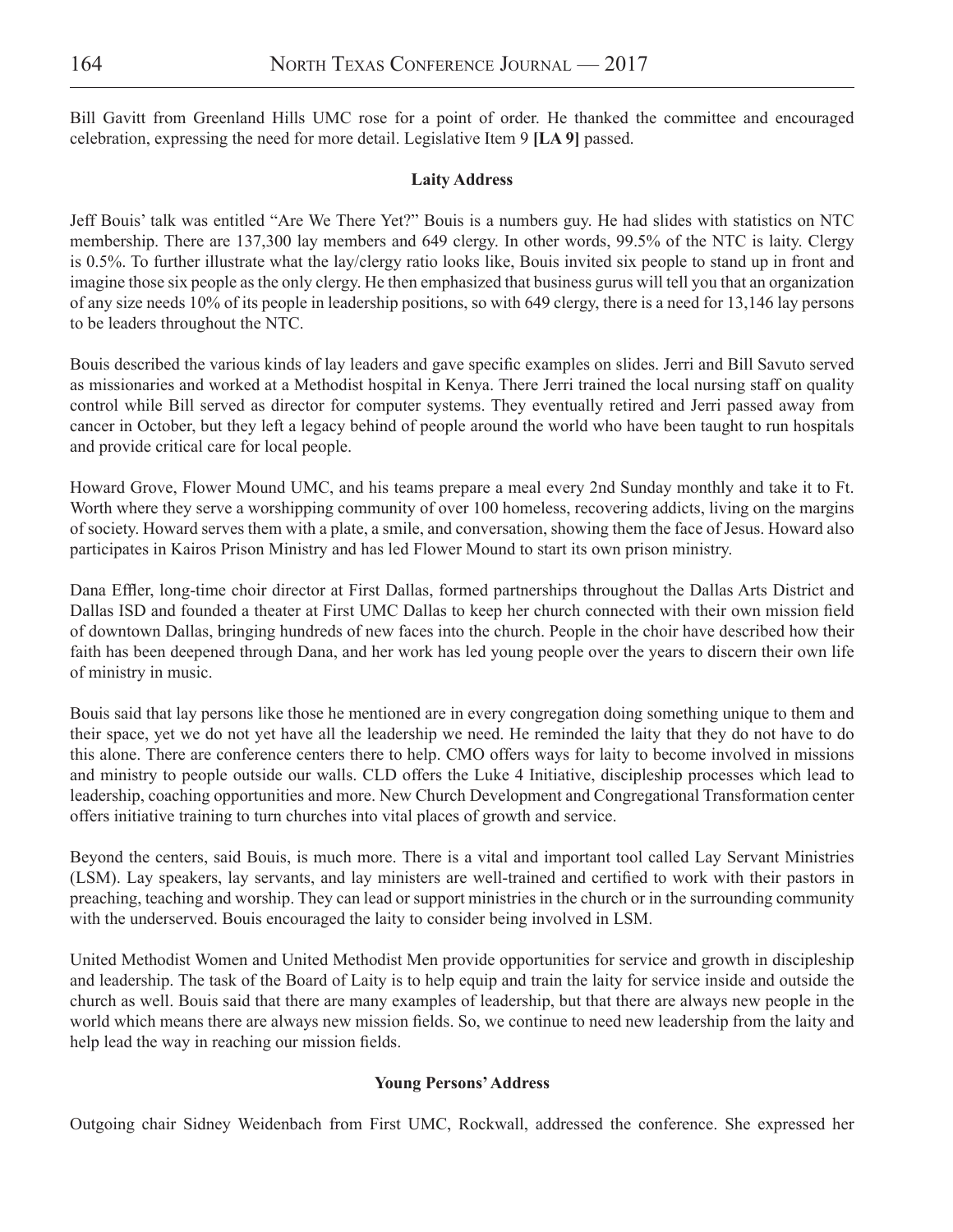gratitude for all those young men and women standing with her as CCYM members. She expressed her gratitude to the NTC laity who set such good examples for them.

She said that it is important to realize that each generation has something unique to offer. The senior members are strong, wise and resilient. The middle-aged are almost like a second set of parents, and the young adults are the cool people they hope to be in a few years. The youth are like all of them and the children are young, innocent and fun-loving and not so far removed from them. She challenged everyone to get to know individuals rather than generations, to spend time with individuals of other generations in order to break away from generalizations.

In turn, she challenged everyone there to spend more time with youth and with children. She thanked everyone for their support and specifically Bishop McKee who reaches out to other generations. She personally thanked him for following her on Twitter.

# **Clergy Spouse Report**

Alyssa Womack, president of the Clergy Spouses' organization, expressed their thanks for allowing them to share a glimpse of their group. They are women and men, some with spouses commissioned and ordained as recently as last night and some with spouses that are retired. Some are clergy married to clergy, some are lay leaders, and some serve outside the church in ministry. Some are volunteers and some are voluntold. Some have lived in parsonages and some have not, but all are fun and supportive.

The highlight of their year is when they all gather at Prothro for their annual retreat for rest and refreshment along with worship and learning. This year Mary Brooke Casad introduced them to a fun game called Life Stores. They share a unique bond. Womack encouraged others to join their Facebook group for details on upcoming social events.

In closing, Womack reminded the NTC that many spent years in seminary and church preparing for their role in ministry, but they are mostly learning as they go for their roles. They appreciate everyone showing them the grace and encouragement they always extend to them.

Brian Deirrof offered the prayer before lunch.

# **TUESDAY AFTERNOON BUSINESS SESSION**

Bryant Phelps opened with prayer.

# **Perkins Video Report**

Bishop McKee introduced the Perkins video report in which Dean Craig Hill thanked the NTC. He stated that more than 40% of the students at Perkins School of Theology are from the NTC. Building on a strong foundation, they are called to serve and prepared to lead. That service comes in many forms, non-profit work, deeper theological understanding, serving local churches, working for social justice, and more. The faculty and staff is there to serve students so that they many serve the church.

Bishop McKee expressed his admiration for Perkins School of Theology as president of their executive board and as a graduate.

# **"Generosity for New Generations" – Keynote Speaker Matt Miofsky**

Matt Miofsky shared eight virtues of churches that grow. Rapidly growing churches are invitational and put a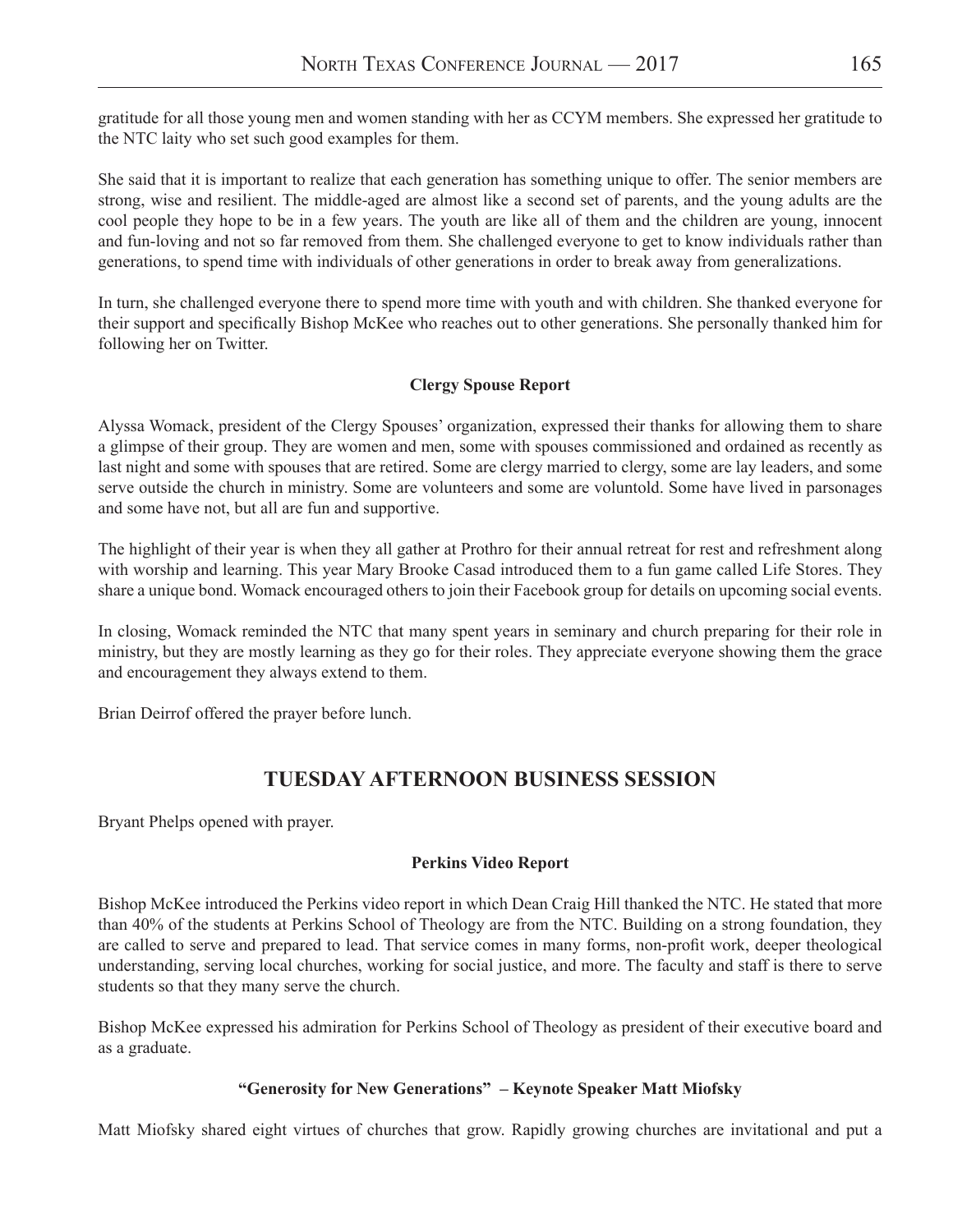disproportionate amount of time, energy and resources in inviting people to Christ and to church. They focus on discipleship. They teach tithing and effectively talk about money. They have miracles in the which the Spirit shows up in surprising and game-changing ways. They are simple, doing one or two things with excellence. They have pastors who are deeply rooted in that community. They have teamwork, and they know how to speak to unbelievers, outsiders, and skeptics.

Miofsky said that we must teach why to give. It does not just happen and the mission of the church will depend on generosity as an aspect of discipleship. When pastors aim for generosity, there are conversations of investment, values, priorities, faith, and prayer. We must do this for our people.

We have to connect generosity with purpose because young people are exploring questions of purpose. The latest science shows that we are hard-wired to be generous. The more we give, the more the frontal lobe release oxytocin and the better it feels, according to a recent study published in the Wall Street Journal.

We have to connect generosity to happiness because young people want to be happy. Happiness, balance, satisfaction is strongly correlated with giving and note keeping. If you are a recipient of a good deed, you may have momentary happiness, but your long-term happiness is higher if you are the giver, according to Dan Ariely, professor of behavioral economics and psychology at Duke University.

Connect generosity to impact because young people want to make an impact and giving is the means by which we make an impact.

Connect generosity with simplicity because young people want simplicity.

Miofsky said that we must make the case then for why people should give to the church. People are skeptical of giving to church. He learned this in 2009 when his church took a Christmas Eve offering to dig wells for safe water in Mozambique and suddenly there were people giving that had never given before. It taught him that people want to give; they just do not want to give to church. Why give to a church? Because if there is to be hope for change, nothing can change hearts and minds like the power of Jesus. Miofsky once had someone trace the stories of great organizations to which people give money, each started by a simple person whose heart was changed by Jesus. Those included: Salvation Army, YMCA, Red Cross, Kingdom House, schools and universities and countless hospitals. Each were started by a person whose life was changed by the message of Jesus Christ.

The final step in teaching generosity is to teach why a person should give to a particular church. It is not about funding a budget. For all generations, it is about having a vision large enough to deserve peoples' resources. It is about inviting people to give, asking them to a practice that will change their lives and the world. It is about teaching how, by steps and a pathway to giving rather than tithing or nothing. It is about celebrating and lifting up the stories of impact.

Miofsky concluded by asking everyone to consider a dream they have for their church, for their ministry. Generosity is the discipleship practice most linked to the reality of that new vision. That ministry is not far away.

# **Videos of Newly Ordained**

**Phil Dieke** has been made new by God's call on his life to be in ministry with people on the outskirts. It is a privilege to be a part of God's church. Being creative requires taking risks.

**Maria Dixon Hall** is now an advisor to the provost for cultural intelligence, and her job is to make sure that everyone who walks through the doors of SMU is comfortable and has the ability to manage conflict. It is a lot of fun, as well, because every four years there is a new creation. Part of her job is allowing the blossoming.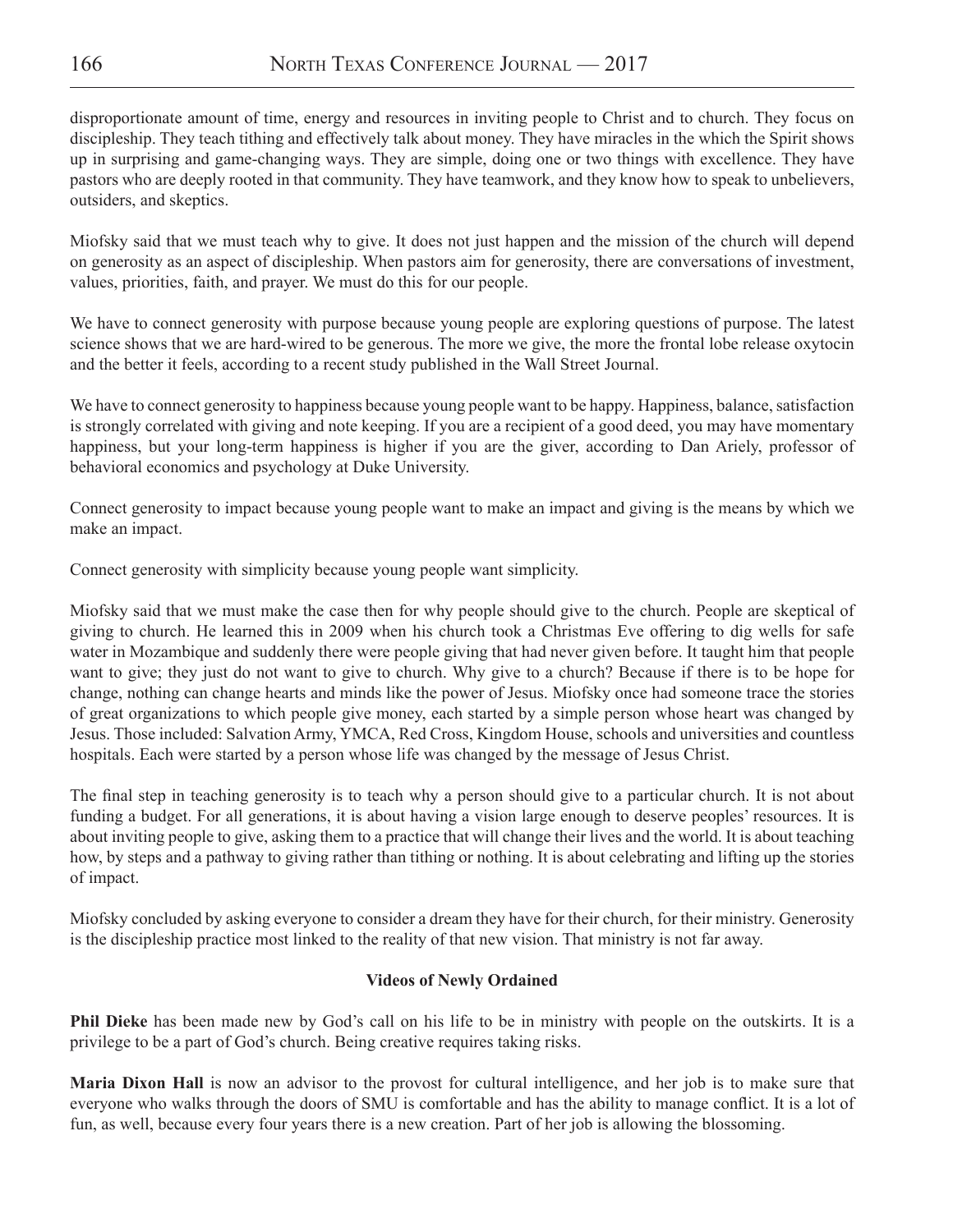**Jonathan Grace** is often asked if he has always had a heart for the homeless. His answer is that no, his heart was a lot more with Jim Beam whiskey, but God introduced him to the homeless and he was brought to this new life. Cocreating with God includes being a part of people's housing journey. It is housing first which relies more on grace. He is thrilled that Christ has put him here.

**Rachel Baughman** believes that God is creating and recreating in every facet of life. She loves that being called to order the church feels connected to God's creating order. We are all called to be co-creators with God through the ministry of reconciliation, called in each new place to imagine how God has called us to create in that new place.

**Rick Davis** is thankful for the opportunity to be places that he has never been before through the power of the Holy Spirit. Archer City helped him become a preacher, and he is learning to depend on God. Being a co-creator with God is very humbling, as we are actually given the privilege to work with God in a new creation. That God wants us to participate in this divine creation is beautiful.

# **Addressing the Process of Sexual Harassment Complaints**

Bernice Washington, SPRC chair at St. Luke's Community Church, made a motion to allot 4-5 minutes not on the schedule to discuss the sexual harassment process of the conference as well as any concerns. Bishop McKee opened it up to the body asking them to decide. Don Wiley of Lovers Lane UMC made a motion to table the conversation until the ongoing process has been completed. He expressed concern about exposing all those involved before the process is complete. Roy Atwood of Greenland Hills asked for a point of clarification on what the process is, including all the steps, and when it would be complete. The bishop called on Marti Soper to speak to the issue.

Soper explained the process, noting that when a complaint comes before the conference CART teams are sent to the church within 24 hours. This did occur in this instance and subsequently the aggrieved decided not to return to that church. Resources and support were offered to the aggrieved, some of which she used. However, she continued to feel outside the church. Soper explained that the process is outlined in the BOD.

Darlene Kay LeBlanc from Hamilton Park UMC spoke against the motion to table asking for a discussion about how these happen rather than the specific instance. Robert Mathis from Pleasant Valley UMC rose in favor of tabling as he had spent twenty years in law enforcement and felt that privacy should be protected. He asked for a forum at a later date that would explain to everyone what the process involves.

Janie Covington from Kirkwood UMC is a former counselor. She has a concern for the victim and her privacy and supported tabling the conversation until the process is complete.

Bishop McKee clarified that the police have made a criminal investigation and have found no criminal activity, so the complaint is that the pastor who received the complaint did not take enough action to protect.

Adam Young from Spring Valley UMC spoke against the motion to table. There were now three against the motion and three for the motion. The motion for tabling a conversation about the sexual harassment process and concerns was passed by a 2/3 vote. Bishop McKee affirmed again that there will be meetings in each district at some point to educate everyone regarding the conference process in addressing sexual harassment complaints.

Staceye Randle rose to question the appointment/promotion of the pastor against whom the complaint has been filed. Bishop McKee responded that the appointments rest with the bishop and the cabinet.

# **Consent Agenda**

Larry George presented the consent calendar. No items had been removed, and the consent calendar was adopted.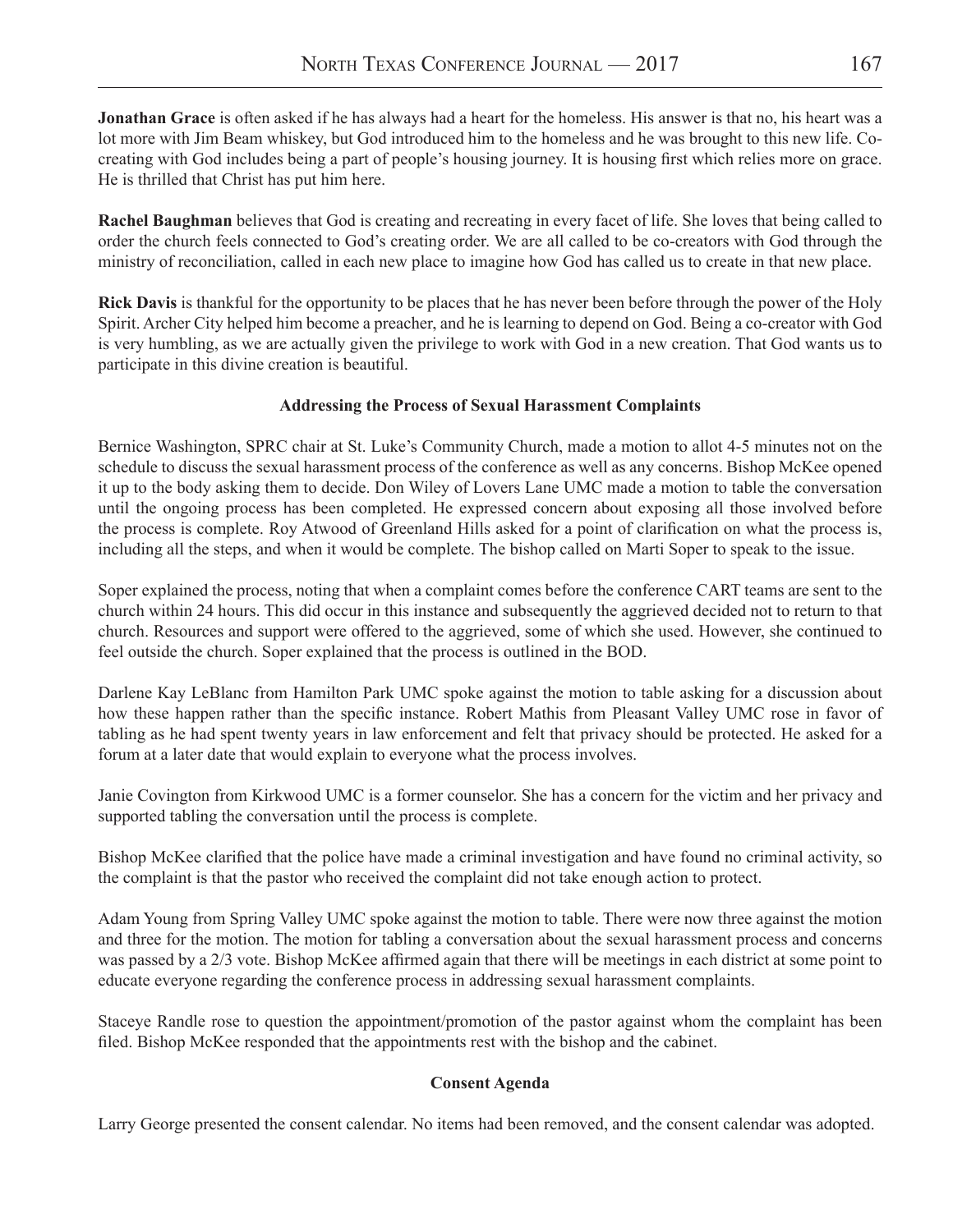# **Legislative Item**

Marti Soper addressed Legislative Item #4 **[LA 4]** on Equitable Compensation. The primary purpose of this is to assist local churches in moving from part-time pastoral positions to full-time pastor positions. These funds are meant to be transitional funds rather than long-term subsidies. The CLD requests that Equitable Compensation for Conference Members be set at \$47,934, a 1.93% increase, for the minimum equitable compensation. The legislative item was approved.

# **Constitutional Amendments**

Bishop McKee invited Clayton Oliphint and Tim Crouch, delegates to General Conference, to explain each of the five constitutional amendments. The bishop reminded the NTC that very little legislation made it out of the gridlocked General Conference, but these five passed by at least 2/3 and in some case by a very lopsided margin.

Judith Reedy explained that each person with a blue, yellow, or green nametag would receive a ballot. After explanation and discussions on each amendment, there would be the opportunity to vote.

Crouch explained that the amendments come to the NTC for ratification and requires 2/3 of the aggregate vote of all conferences so they will not be reporting the results of the conference; rather the General Conference will report the aggregate vote.

Clayton Oliphint presented the first constitutional amendment. Legislative Item #15 **[LA 15] is** about gender justice patterned after racial justice as in paragraph 5 of the BOD.

John Dorff of Highland Park UMC spoke against the amendment, specifically the phrase that says "The United Methodist Church recognizes it is contrary to Scripture and to logic to say that God is male or female…" He concluded that God is represented in Scripture as male.

Wendy Thomas from FUMC, Carrollton also spoke against the amendment for the same reasons. Oliphint announced the General Conference vote and the body voted.

Oliphint presented the second constitutional amendment. Legislative Item #16 **[LA 16]** has to do with membership and who is welcome at your church. It is about being more inclusive.

Katie Kaiser from FUMC Carrollton spoke against the amendment on the basis of three words/phrases not being defined clearly enough: gender, marital status, and age.

Cynthia Astle of St. Stephen UMC spoke for the amendment, affirming it's moving the church in a more inclusive direction.

Shirley Ison-Newsome of St. Luke's Community Church spoke for the amendment, saying that Mother/Father God wants us to be inclusive.

John Astle of St. Stephen UMC spoke for the amendment, saying that the church needs to be even more intentionally inclusive.

Oliphint announced the General Conference vote and the body voted.

Tim Crouch presented the third constitutional amendment, Legislative Item #17 **[LA 17],** regarding an attempt to more clearly define how delegates are elected in the Central Conference, including nominations from the floor and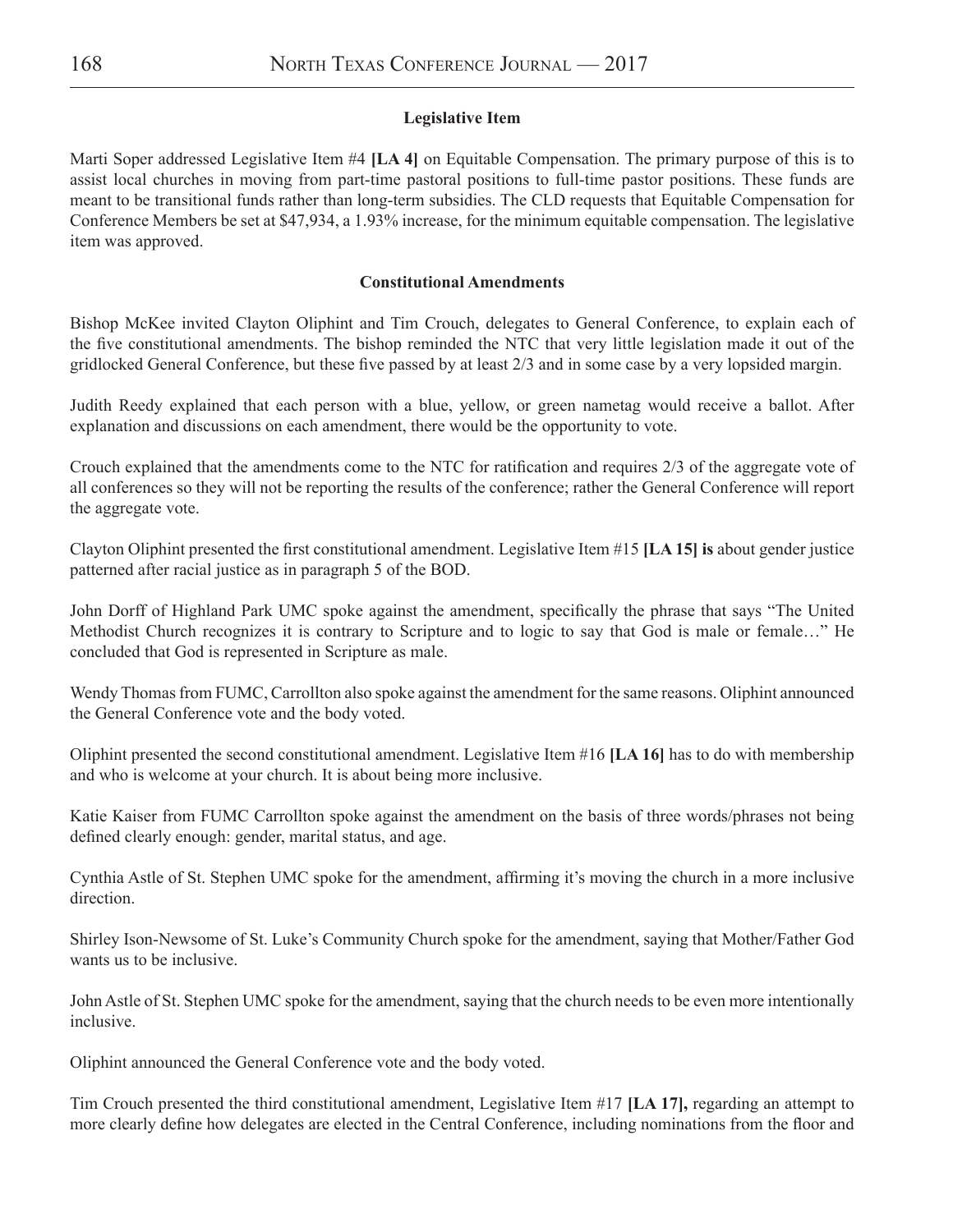the majority required to elect.

Crouch announced the General Conference vote and the body voted.

Crouch presented the fourth constitutional amendment. Legislative Item #18 **[LA 18]** provides that elections of episcopal leaders in the Central Conference shall be held at regular, not extra, sessions of the Central Conference.

Crouch announced the General Conference vote and the body voted.

Crouch presented the fifth constitutional amendment. Legislative Item #19 **[LA 19]** adds a sentence to the BOD as a result of a decision by the Judicial Council in which the Council of Bishops tried to hold a conference accountable. It creates authorization for the Council of Bishops to hold each other accountable.

Ben David Hensley of Oak Lawn UMC spoke against the amendment, saying that paragraph 413 has already addressed the same issue and therefore the amendment is redundant.

Brianna McKay of St. Luke "Community" Church asked how this amendment will hold the bishops accountable.

Don Wiley from Lovers Lane UMC spoke in favor of the amendment, clarifying its purpose, stating that this is legislation that gives another General Conference the opportunity to consider legislation for control.

Melba Harris of Oak Park UMC asked that, if there were a violation of process by a bishop, would the Council of Bishops be able to hold a bishop accountable.

Crouch announced the General Conference vote and the body voted.

Payton Parker offered a prayer.

### **Nominations Committee**

Serena Eckert brought the Nominations Report, thanking Jeff Bouis for all of his help and Linda Parks for her records passed on to her. Eckert explained that the nominations committee used the same process as previous years, posting on the website the opportunity to be nominated for a committee and compiling the nominations.

The nominations came as a motion. Janet Bell Odom spoke to the motion. She stated that there are not enough people of color on the nominations list, and there are no African-American women clergy on the BOM. Odom moved that the nominations report be referred back to the nominations committee with the task of representing diversity and be presented again in 2018.

Kerry Sumpter Smith came to the microphone to note a change that needs to be made in the nominations list: the ethnicity of Ugonna Onuoha should read B/A rather than C/A in that Onuoha is African.

Eckert spoke to the statistics of the conference and of the nominations. She gave the statistics of the conference: 2% Asian; 6% African-American; 89% Caucasian; 2% Latinx; 1% other. The statistics of the nominations are: 3% Asian; 17% African-American; 75% Caucasian; 5% Latinx. There are 48% females and 52% males nominated.

The motion to refer back to committee failed. The nominations report passed.